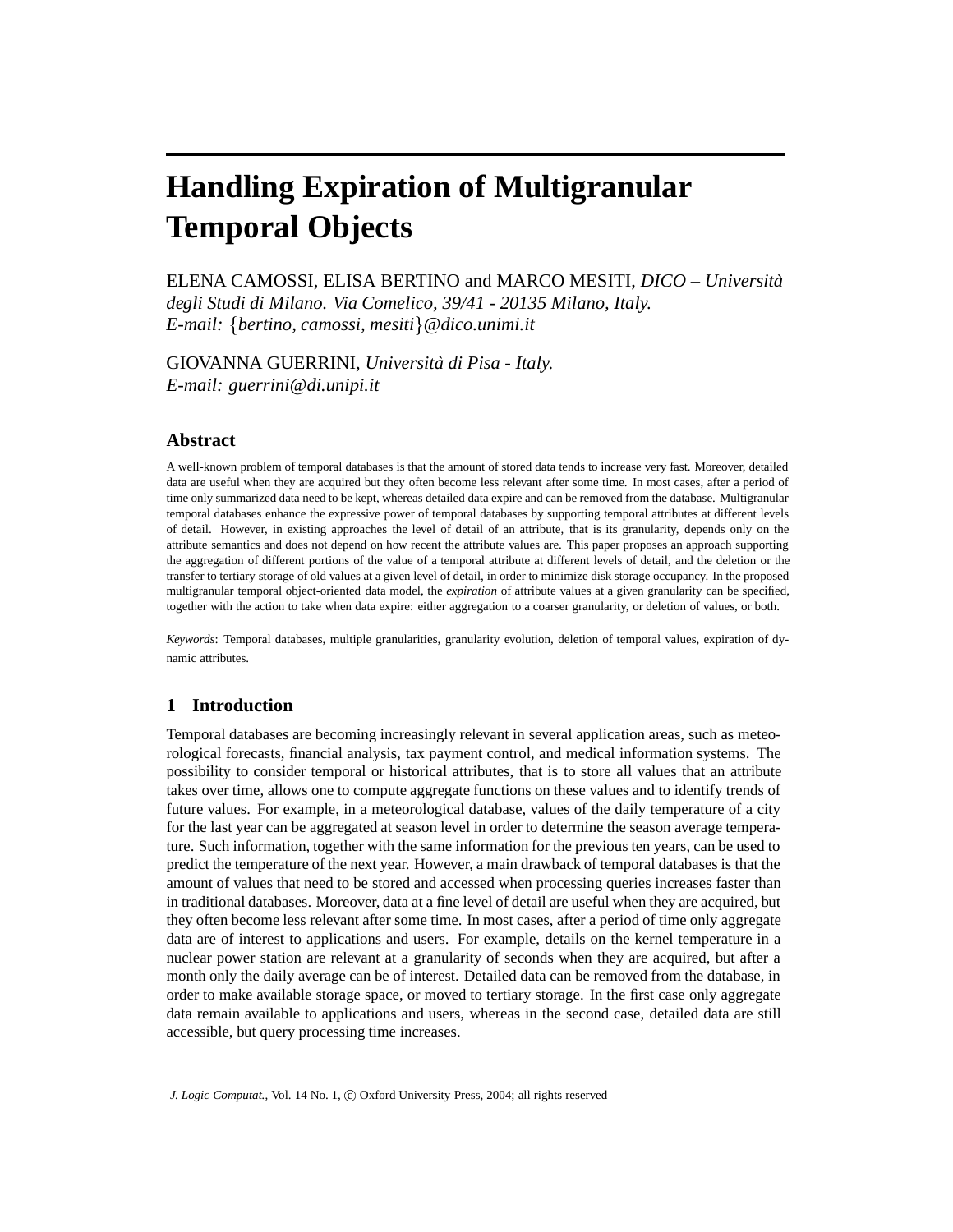Multigranular temporal databases enhance the expressive power of temporal databases by handling temporal attributes at different levels of detail. Thus, in the meteorological database example, it is possible to store, for a given city, the temperature for each day, the pollution for each hour, and the wind intensity and direction for each minute. However, it is important to point out that the required level of detail does not depend only on the attribute semantics, rather it is often related to how recent data are. As discussed above, it is quite natural that recent data be provided with a greater level of detail, whereas less detail is needed as data age. Despite its practical importance, data models and systems for multigranular temporal databases have not addressed such a requirement so far.

Even though one may come up with a variety of multigranular temporal data models and systems able to relate detail levels with data age, we believe that there are two crucial functionalities that should always be provided. The first one deals with capabilities for computing and materializing aggregates of temporal values at different levels of detail. Materialization, in particular, is instrumental for efficiently answering queries that require aggregated temporal values. The second one deals with capabilities for deleting/moving out of the online database past values at a given level of detail, in order to minimize the disk storage space.<sup>1</sup> Mechanisms implementing these two capabilities are orthogonal. That is, for a given attribute both the evolution from a granularity to another one and the deletion of values at a certain granularity can be specified, while for another attribute its values at a certain granularity can be deleted without having to aggregate them at a coarser granularity, or they can be aggregated at a coarser granularity without deleting them.

In this paper we address the above requirements by presenting  $T$  ODMGe, a multigranular temporal object-oriented data model which supports the specification of *dynamic attributes*. A dynamic attribute is a temporal attribute for which *expiration conditions* are specified. An expiration condition is given specifying an *expiration frequency* for the attribute value at a certain granularity, and the action to take when data expire: either evolution at a coarser granularity, or deletion of values, or both. If the action specified is a deletion, the expiration condition must also specify the amount of data to expire, expressed through a *temporal period*.

Thus, in our model, at schema level, it is possible to specify that an attribute granularity can be evolved to a coarser granularity after a period of time. The way in which the attribute granularity evolves is specified by means of *coercion functions* [2]. Such an approach allows one to obtain summary information – through aggregation, selection, or user defined operations – from historical data. The model also supports the possibility of specifying the deletion of values corresponding to a set of granules, namely the oldest ones, from the database. To develop such an expiration mechanism, we need first to revise the notion of multigranular temporal object model, so that different portions of the value of a temporal attribute can be stored at different granularities. Attribute values at different granularities are related by means of coercion functions. The coercion functions applied depend on attribute semantics.  $T_{\text{ODMGe model}}$  is obtained as an extension of the  $T_{\text{ODMGe model}}$  defined in [2], which is, in turn, a multigranular temporal extension of the ODMG object model [9].

A language to specify attribute granularity evolution and value deletion is then proposed. We assume that the user specifies such information at schema definition level because expiration conditions depend on the attribute semantics and on specific policies of the application domain. For instance, according to current Italian laws, tax records have to be kept for 5 years, whereas details on bank transactions of an account have to be kept for 60 days. In the last example, moreover, after 60 days, only the account balance has to be maintained for the next 60 days. We then investigate how expiration frequencies and amount of temporal data to delete, both expressed as temporal periods, can be interpreted in a temporal model based on valid time like ours, and we propose a lazy ap-

<sup>&</sup>lt;sup>1</sup>We handle moving of data to tertiary storage as deletion, then we will simply refer to deletion in what follows.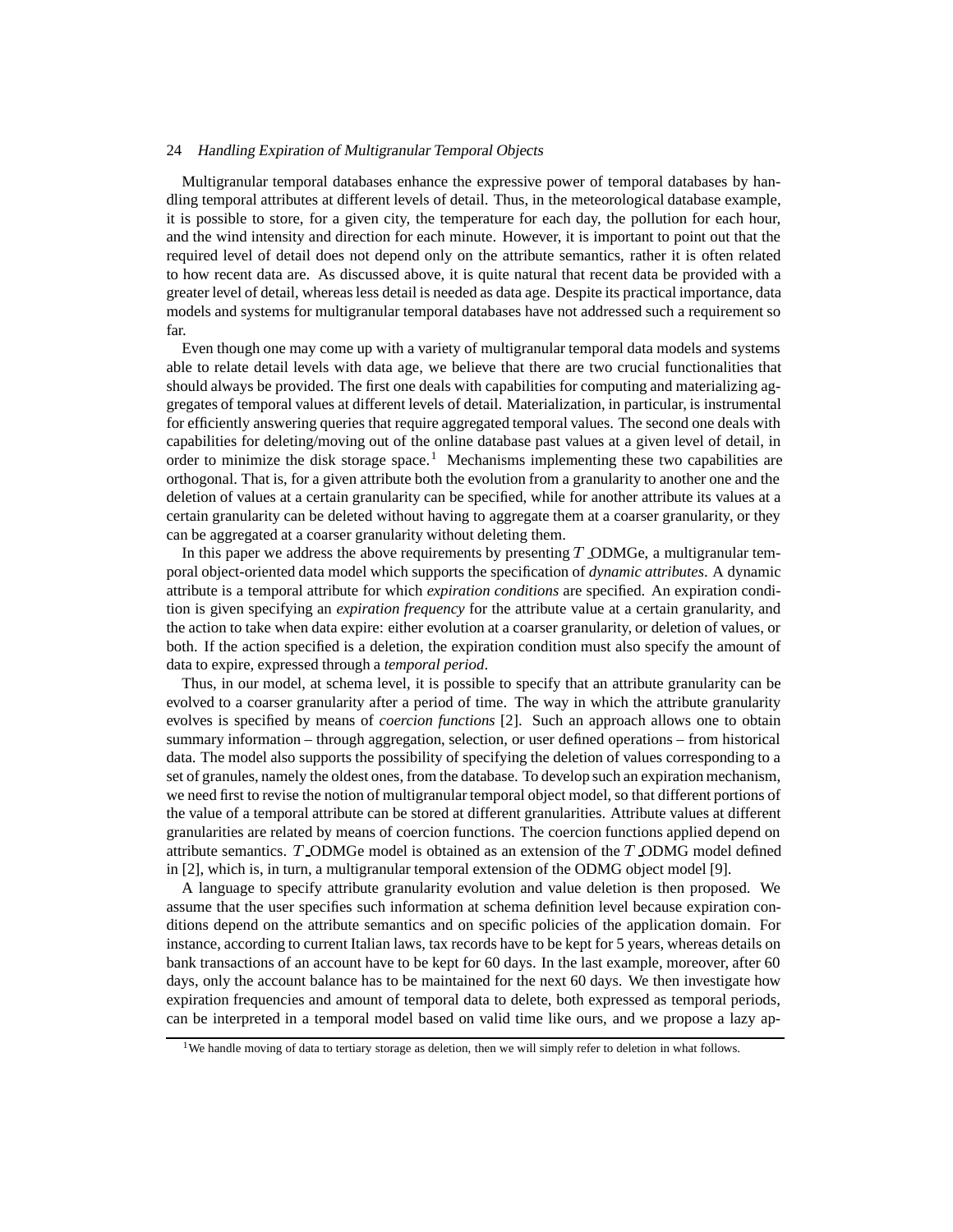proach to dynamic attribute management. The semantics of dynamic attributes is then investigated, discussing how update operations on these attributes are performed, and how they can trigger the execution of expiration operations. Particular attention is devoted to the management of nonmonotonic updates and to the incremental re-computation of aggregations in case of updates to portions of an attribute that have already participated in an expiration.

**Running example: tax declarations.** Throughout the paper we will refer to an Accountant who wishes to store in a database information about tax declarations of his customers. According to current Italian laws, the Accountant should maintain for at least five years the tax records of each given year. This is indeed the period of time during which tax inspections are possible. Moreover, in order to analyze the trends of customer activities in longer periods of time, the Accountant wishes to store for each customer the average tax payments for the last five years. Finally, after ten years, starting from the average tax payments previously computed, he wishes to record only the maximum one.

**Paper outline.** The paper is organized as follows. Section 2 presents T ODMGe, which extends the  $T_{\rm \bullet}$  ODMG model to support the representation of the values of a temporal attribute at different granularities. Section 3 presents the syntax for expiration specification in a database schema. Section 4 discusses the time dimension and interpretation of temporal frequencies adopted in  $T$  ODMGe. Section 5 deals with the execution of the expiration operations. Section 6 discusses related work, while Section 7 concludes the paper and outlines future research directions.

## **2 ODMGe: a data model supporting dynamic attributes**

In this section we present  $T_\text{1}$  ODMGe, a multigranular temporal object-oriented data model that supports attributes whose values are tuples of temporal values (that is historical values) expressed using different granularities. Different portions of the attribute value over time, indeed, can be stored at different levels of detail, and are thus represented by temporal values at different granularities. This is the key feature of our model. Referring to the running example, since values for the tax payment attribute can be maintained at one year, five years and ten years granularities, the tuple value for this attribute contains three temporal values, one for each granularity we consider. Note that, since we introduce in  $T$  ODMGe the possibility to delete portions of historical values, a tax payment value referring to a particular instant is not nececessarly present into the database at all of these levels of detail, that is the three temporal values do not necessarly cover the same amount of time and in particular the same time interval.<sup>2</sup> In the general case, the value of an attribute represented at different levels of detail is a tuple of temporal values that refers to different time intervals that potentially intersect each other.

The components in a tuple value are ordered from the finest granularity to the coarsest one. Then, the first component of the tuple value of the running example is the temporal value at granularity year, the second component is the one at granularity five years, and the last component is the temporal value expressed at granularity decades.

The temporal value stored as the first component of a value tuple, which is the temporal value that is updated directly by the user to perform attribute updates, will be referred to as the value at the *base granularity* in the tuple for the attribute, that is the finest granularity declared for it. Moreover, the other temporal values that appear in the tuple are computed starting from this value. A temporal value stored in the *i*th component of the tuple is obtained by applying a coercion function to the temporal

 $2$ We refer to the time interval bounded by the oldest and the more recent time instants considered to timestamp a temporal value.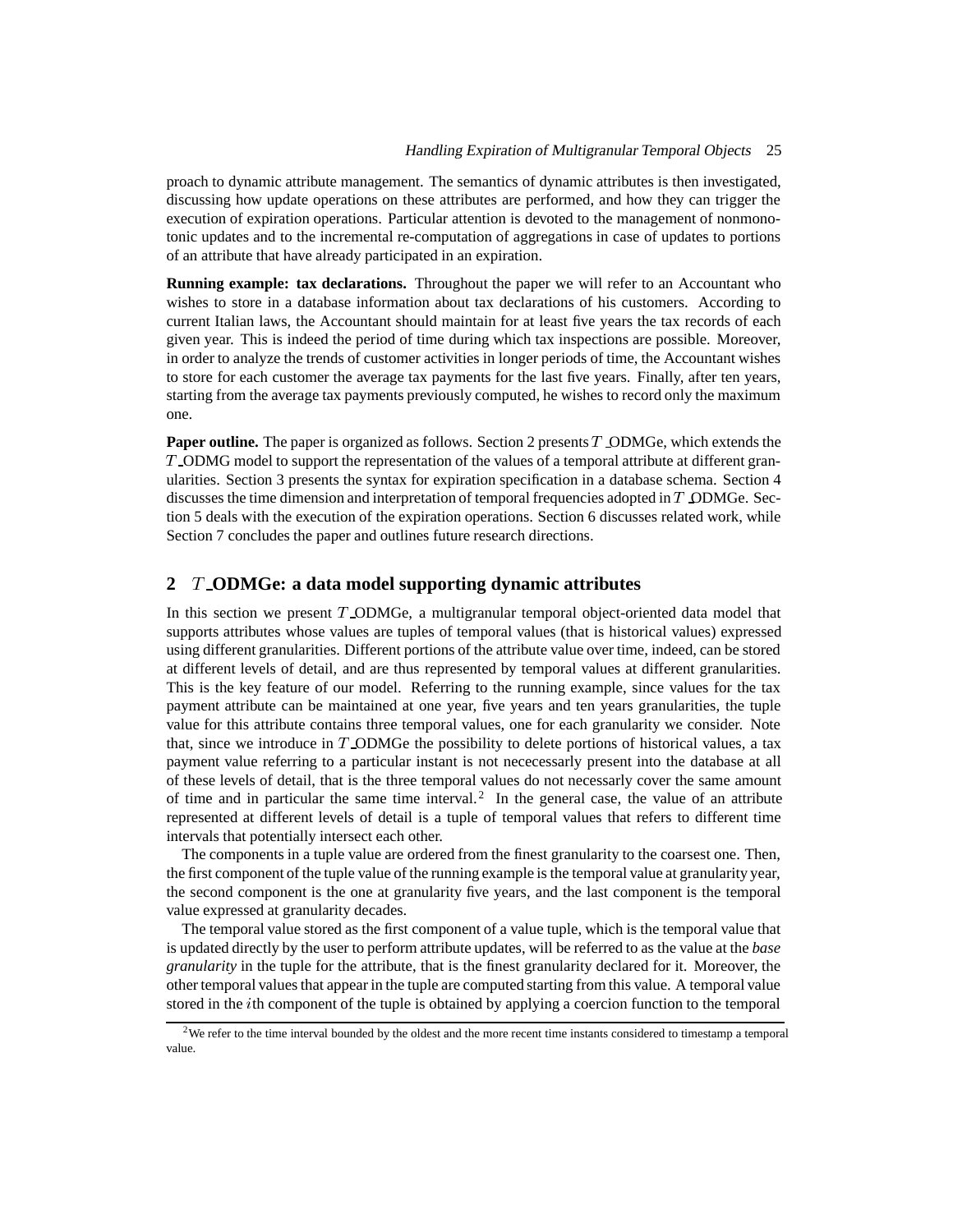value stored in the  $(i - 1)$ th component. Therefore, by considering values from finest granularity to coarser ones within the tuple, temporal values for the same attribute are stored at coarser levels of detail. A tuple of coercion functions is specified in the schema for each dynamic attribute for which evolutions are specified, to state how the temporal value at granularity  $i$  is obtained from the one at granularity  $i - 1$ .

The expiration of attribute value is modelled by considering the same type system defined for  $T_{\rm }$ -ODMG. Only the definitions of class, object, and object consistency are affected by the inclusion of evolution and deletion notions. This approach allows us to enhance the expressive power of the base model, that is  $T_{\text{ODMG}}$ , yet retaining the underlying type system. Since the introduction of dynamic attributes affects only the structural components of the model, in the remainder of the section, we will focus on its structural characteristics, that is attributes, disregarding methods and relationships.

Since  $T_{\text{-ODMG}}$ , as an extension of  $T_{\text{-ODMG}}$ , retains the basic notions of granularities, temporal types and values, and coercion functions, the presentation of the model is organized as follows. Section 2.1 briefly recalls the key features of  $T$  ODMG which  $T$  ODMGe inherits. Then, Section 2.2 and Section 2.3 deal with the new features of  $T$  ODMGe. Specifically, Section 2.2 revisits the definitions of  $T$  ODMG class and object, whereas Section 2.3 presents the constraints an object must meet in order to be a consistent instance of a class.

## *2.1 Granularities, temporal types and values, coercion functions*

We adopt the definition of temporal granularity given in [3], that is the standard definition of temporal granularity, commonly adopted by the temporal database community. Intuitively, a temporal granularity is defined as a mapping from an ordered index set  $TS$  to the set of possible subsets of the *time domain*. We assume that the time domain is a discret set of time instants, on which a total order relation is defined. Examples of commonly used granularities are:  $days, months, years.$ Every portion of the time domain obtained by such a mapping is called *granule* (e.g. using a textual representation for granules, '07/04/2002' represents a granule for the granularity  $days$ , '2002' represents a granule for the granularity *years*, and so on). Each nonempty granule of a granularity G can be also specified by an index (e.g.  $G(i)$  is the *i*th granule of granularity G). Granules of the same granularity cannot overlap and must keep the same order given by the index set. Granularity  $G_I$  is the chronon granularity [16], that is the granularity of the time domain, in which each granule consists of a single time instant, corresponding to its index. Let be a granularity, a *temporal element* [10]  $\Upsilon$ <sup>*G*</sup> is a set of granules of granularity *G*. If this set contains contiguous granules, we obtain a *temporal interval* [15], denoted by  $[i, j]$ <sup> $G$ </sup>, where i and j are the indices of granules that bound the interval. A temporal interval denotes a segment of the time domain. The length of such a segment is called *temporal period*. The set of granularities managed by the model is denoted by  $\mathcal{G}$ . Granularities in  $\mathcal G$  are related by the finer-than relationship. A granularity  $G$  is said to be *finer-than* a granularity H, denoted by  $G \preceq H$ , if, for each index i, an index j exists such that  $G(i) \subseteq H(j)$  [5] (e.g.  $days$  is finer-than *months*). We also say that H is *coarser-than* G. The symbol ' $\prec$ ' denotes the anti-reflexive finer-than relationship.

Let  $T$  be a set of types, including class and literal types denoted by  $\mathcal{OT}$  and  $\mathcal{LT}$ , respectively. For each type  $\tau \in \mathcal{T}$ , called inner type, and granularity  $G \in \mathcal{G}$ , a corresponding temporal type,  $temporal_{G}(\tau)$ , is defined. The set of temporal types is denoted by  $\mathcal{TT}$ . A temporal value of a temporal type  $temporal_{G}(\tau)$  is defined as a partial function that maps G-granules (referred to through their indices) to  $\tau$  values. We refer to the set of time instants for which these partial functions are defined as the *domain* of the temporal value. The temperature attribute of the meteorological database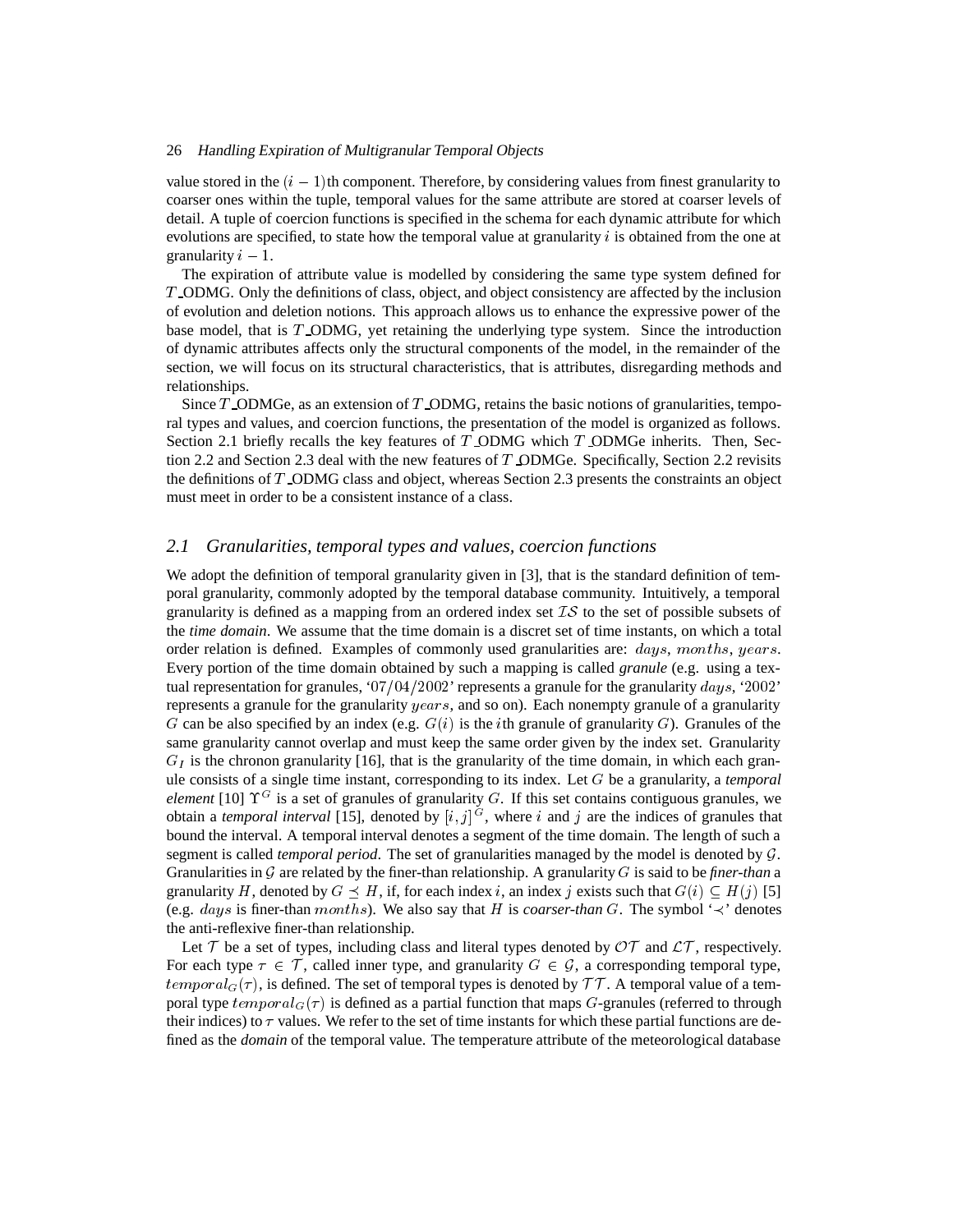described above, representing the temperature in Celsius degrees taken every day in a particular city, could be specified of type  $temporal_{days}(float)$ ;<sup>3</sup> an example of legal value for such an attribute is  $\{(11/06/2001, 23.5)\}, \{(2/06/2001, 24)\}, \{(15/06/2001, 22)\}\$  days. Such a value records that, in a particular city, the temperature on 11 June 2001 was 23.5 degrees, on 12 June 2001 was 24 degrees, and on 15 June 2001 was 22 degrees . Note that the legal value of the temperature attribute has been represented as a set of pairs (corresponding to the graph of the function). In what follows, given a type  $\tau \in \mathcal{T} \cup \mathcal{T} \mathcal{T}$ , the notation  $\llbracket \tau \rrbracket$  denotes the set of legal values for type  $\tau$ , whereas  $\llbracket \tau \rrbracket_t$ denotes the set of legal values for type  $\tau$  at time instant t [2].

Let v be a value of type  $temporal_G(\tau)$ , we denote with  $v(i)$  the value of v in the *i*th granule of G. Since temporal values are partial functions, given a temporal value v, an index  $i \in \mathcal{IS}$  may exist such that  $v(i) = \perp$ . We assume that, for each granularity G and H, such that  $G \preceq H$ , and for each pair of indices i, j, such that  $G(i) \subseteq H(j)$ , the value of v in granule i of G is the one in the ith granule of H. This assumption is known in the temporal community as *downward hereditary property*. Given a temporal value v of type  $temporal_H(\tau)$  and a temporal element  $\Upsilon^G$ , such that  $G \preceq H$ , the *temporal value restriction* of v to  $\Upsilon^G$ , denoted by  $v_{\vert \Upsilon^G}$ , intuitively is the portion of the domain of v that intersects the set of indexes of the granules in  $\Upsilon$ <sup>G</sup>.

In our model, coercion functions allow one to evolve the granularity of temporal attributes. Coercion functions have been defined in  $T$  ODMG to convert temporal values from a given granularity into values of a coarser granularity in a meaningful way. Let  $temporal_G(\tau)$  and  $temporal_H(\tau)$  be two temporal types such that  $G \prec H$ . A *coercion function*:

> $\circ$  . Let us the potator  $\alpha$  ( $\tau$  ) is a let us the potator  $\alpha$  of  $\eta$  (if is a let us to  $\alpha$ the contract of the contract of the contract of the contract of the contract of

is a total function that maps values of type  $temporal_G(\tau)$  into values of type  $temporal_H(\tau)$ . Coercion functions can be classified into three categories: *selective*, *aggregate*, and *user-defined* coercion functions. Selective coercion functions are first, last, proj (index), main, and all. Coercion function proj (index), for each granule in the coarser granularity, returns the value corresponding to the granule of position index at the finer granularity. Coercion function first and last are the obvious specializations of the previous one. Coercion function , for each granule in the coarser granularity, returns the value which appears most frequently in the included granules at the finer granularity. Coercion function all, for each granule in the coarser granularity, returns the value which always appears in the included granules at the finer granularity if this value exists, the null value otherwise. Aggregate coercion functions are  $min$ ,  $max$ ,  $avg$ , and  $sum$  corresponding to the well-known SQL aggregate functions. User-defined coercion functions correspond to methods declared in the classes of the database schema. In computing aggregate coercion functions we consider undefined values (i.e. values at granules *i* such that  $v(i) = \perp$ ) as *null* values in OQL.

# *2.2 ODMGe classes and objects*

 $\Lambda$  T\_ODMGe class declaration allows the definition of the external specification of an object type. A class declaration consists of a class identifier, that represents the object type of the class, and a set of attributes. Each attibute has a name and a type. As in  $T$  ODMG, an attribute of a  $T$  ODMGe class can be temporal, if we are interested in storing values it has taken over time, or static, if only the current value of the attribute is kept. Temporal attributes have a temporal type at a certain granularity as domain, whereas static attributes have a static type as domain. In  $T$  ODMGe, we can define also *dynamic attributes* to support the representation of different portions of the history of a temporal attribute according to different granularities. The domain of a dynamic attribute is a Cartesian product

<sup>3</sup>This means that the attribute values are maintained at the *days* granularity.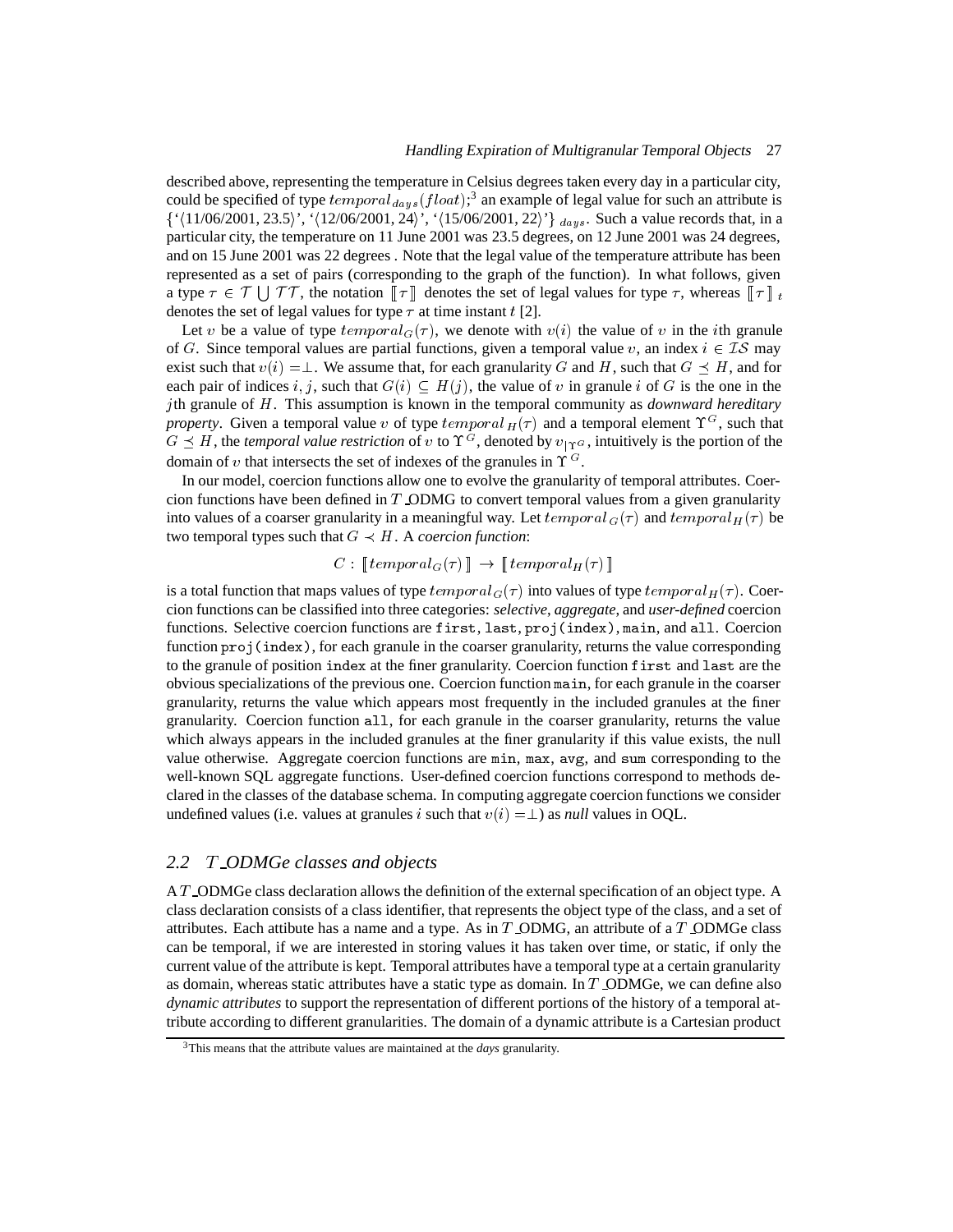of temporal types, each with the same inner type and with a different granularity. Since each component of this Cartesian product basically represents the same temporal information, though expressed at a different level of detail, the attribute definition also contains a tuple of coercion functions, specifying how values at a given granularity are generated from the values of the corresponding granules at the finer granularity. The following definition formalizes the notion of attribute specification in  $T_{\text{-ODMGe}}$ , which represents the main difference between the definition of classes in  $T_{\text{-ODMGe}}$ and  $T$  ODMG.

## DEFINITION 2.1  $(T_\text{1}$  ODMGe attribute specification)

The attribute specification  $attr$  of a class  $c$  is a set containing an element for each attribute of the class. Each element is a triple  $(a_{type}, a_{name}, a_{coerc})$ , where:

 $a_{type}$  is the attribute domain type, i.e.:

- $\bullet$   $a_{type} \in \mathcal{LT} \cup \mathcal{OT},$  or
- $a_{type} = (\tau_1, \ldots, \tau_n)$ , such that  $n \geq 1$ ,  $\tau_j = temporal_{G_j}(\tau), 1 \leq j \leq n$ ,  $\tau \in \mathcal{LT} \cup \mathcal{OT}$ ,  $G_1 \prec \ldots \prec G_n;$

 $a_{name}$  is the attribute name;

 $a_{coerc}$  is a tuple of coercion functions, such that:

$$
a_{coerc} = \begin{cases} () & \text{if } a_{type} \in \mathcal{LT} \cup \mathcal{OT} \\ (C_1, \ldots, C_{n-1}) & \text{if } a_{type} = (\tau_1, \ldots, \tau_n) \end{cases}
$$

where, for each for each i,  $1 \leq i \leq n-1$ ,  $C_i$  :  $\llbracket \tau_i \rrbracket \rightarrow \llbracket \tau_{i+1} \rrbracket$ .

EXAMPLE 2.2

Consider the tax payment example. Suppose that a class taxpayer is specified representing information about customers and their tax payments. The class attributes are: fiscal code (static attribute), address (temporal attribute), and tax payments (dynamic attribute). Then,  $(\text{taxpayer}, \text{attr})$  is a class specification where:

 $attr = \{(\text{string}, \text{fical code}, (), (temporal_{years}(\text{string}), \text{address}, (), (temporal_{years}(\text{float})$  $\times$  temporal<sub>5years</sub> (float)  $\times$  temporal<sub>decades</sub> (float), tax payments,  $(avg, max)$ ).

A T\_ODMGe object, as a T\_ODMG object, is defined as a 5-tuple  $(id, N, v, c, [i, j]^{G_I})$  where  $id$ is the object identifier,  $N$  is the set of object names,  $v$  is the object state (i.e. the attribute values), c is the most specific class to which the object belongs, and, finally,  $[i, j]^{G_I}$  is a temporal interval representing the object lifespan, expressed at the chronon granularity. Unlike in  $T$  ODMG, the state of an object can contain, for some attributes, values that are tuples of temporal values at different granularities as stated in the following definition.

DEFINITION  $2.3$  (T\_ODMGe object state)

Given an object *o*, its state *v* is a tuple  $(a_1 : v_1, \ldots, a_n : v_n)$ , where each  $v_i$ ,  $1 \le i \le n$ , is a static value or a tuple of temporal values.

EXAMPLE 2.4

Consider the class taxpayer of Example 2.2. Let  $i_1$  be an object identifier and Smith an object name. An object of class taxpayer is  $(i_1, \{ \texttt{Smith} \}, v, \texttt{taryayer}, [1, \infty]^{G_I}),$  where  $v$  is the object state depicted in Figure 1.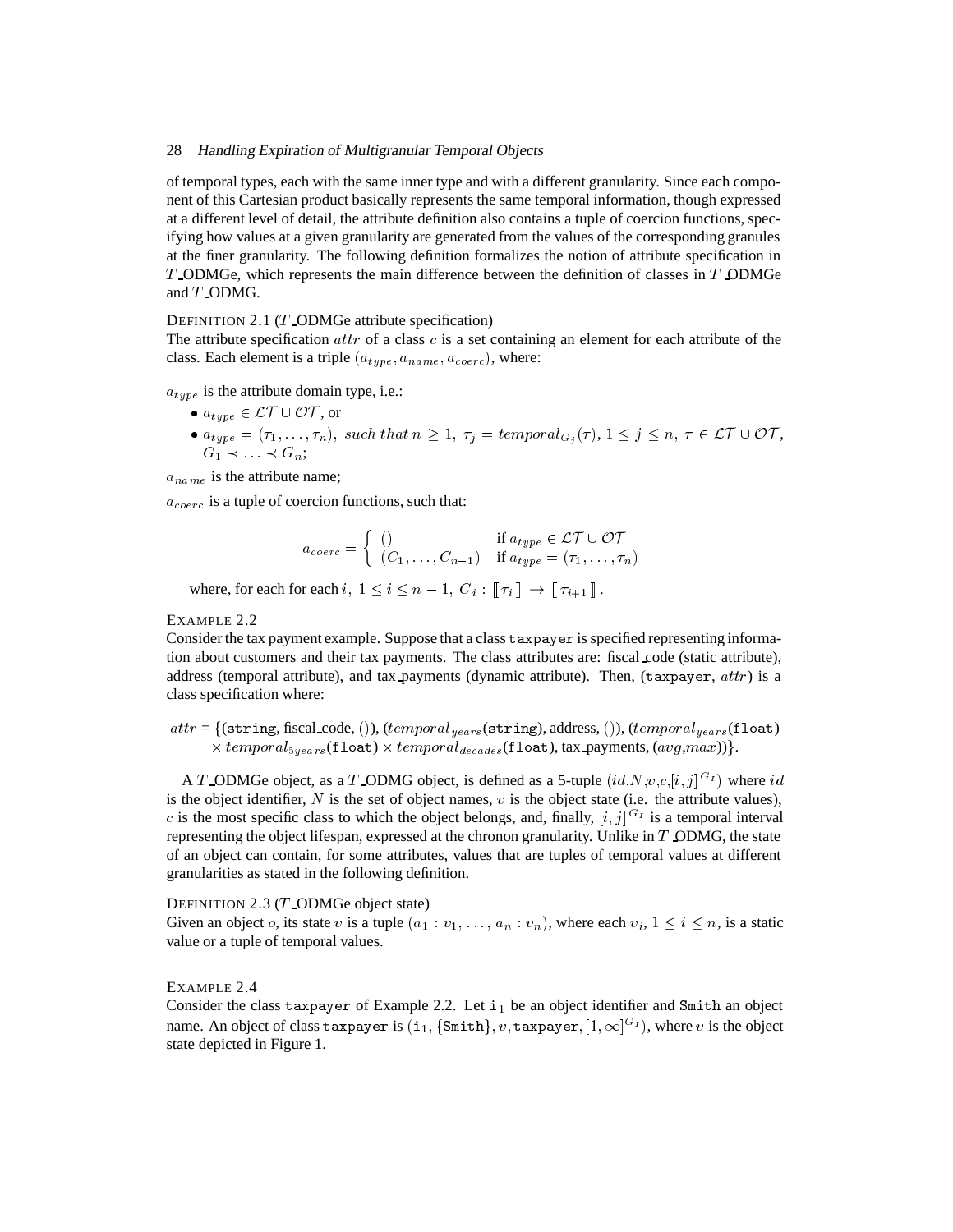

FIGURE 1. Example of object state

# *2.3 ODMGe object consistency*

Intuitively, in ODMG an object is a consistent instance of a class if its state matches the class definition. That is, each attribute value is a legal value of the corresponding attribute type and a legal value is provided for each attribute. In  $T$  ODMG this notion has been revisited in order to take into account the time dimension. Specifically, constraints have been imposed on the relationships between the lifespan of an object and the domain of the temporal attributes it contains, in that the domain of a temporal attribute should not exceed the lifespan boundary. In  $T$  ODMGe the notion of object consistency has been further extended for handling dynamic attributes. Intuitively, the constraints that these attributes should meet are the following:

- (i) the value of a dynamic attribute must be a tuple of temporal values; each value in the tuple, in turn, must be a legal value for the corresponding temporal type in the attribute domain in the class definition;
- (ii) for each specified value, the temporal interval associated with the corresponding granule must intersect the object lifespan;
- (iii) temporal values in the tuple, for temporal value restrictions corresponding to the same portion of the time domain, must be related by the corresponding coercion function, if these values are defined.

The following definition formally states all the constraints an object should meet in order to be a valid instance of a  $T_\text{ODMGe}$  class. Note that conditions (1), (2.a), and (2.b) are inherited from ODMG while condition (2.c) has been added for dynamic attributes.

#### DEFINITION 2.5  $(T$  ODMGe consistent instance)

Let  $o = (id, N, (a_1 : v_1, \ldots, a_p : v_p), c, [i_o, j_o]^{G_I})$  be an object. Let c be a class and attr its attribute specification. Object  $o$  is a consistent instance of  $c$  if the following conditions hold:

1.  $\forall i, 1 \leq i \leq p, \exists (\tau, a, coerc) \in attr$  such that  $a = a_i$ ;

2.  $\forall (\tau, a, coerc) \in attr$ ,  $\exists k, 1 \le k \le p$ , such that  $a = a_k$  and the following conditions hold:

- (a) if  $a_k$  is a static attribute (i.e.  $\tau \in \mathcal{LT} \cup \mathcal{OT}$ ):  $v_k \in \llbracket \tau \rrbracket_{now};$
- (b) if  $a_k$  is a temporal attribute (i.e.  $\tau \in \mathcal{TT}$  and  $\tau = temporal_G(\tau')$ ) all the following conditions hold:  $v_k \in \llbracket \tau \rrbracket$ , i.e. the attribute value belongs to the set of legal values of the corresponding type; and  $\forall i \in \mathcal{IS}$  such that  $v_k(i)$  is defined,  $G(i) \cap [i_o, j_o]^{G_I} \neq \emptyset;^4$  i.e. for each value defined, the corresponding temporal granule intersects the object lifespan;

<sup>&</sup>lt;sup>4</sup>This is a short notation for  $G(i) \cap (\bigcup_{i_0 < k < j_0} \{G_I(k) \mid k \in \mathcal{IS}\}) \neq \emptyset$ .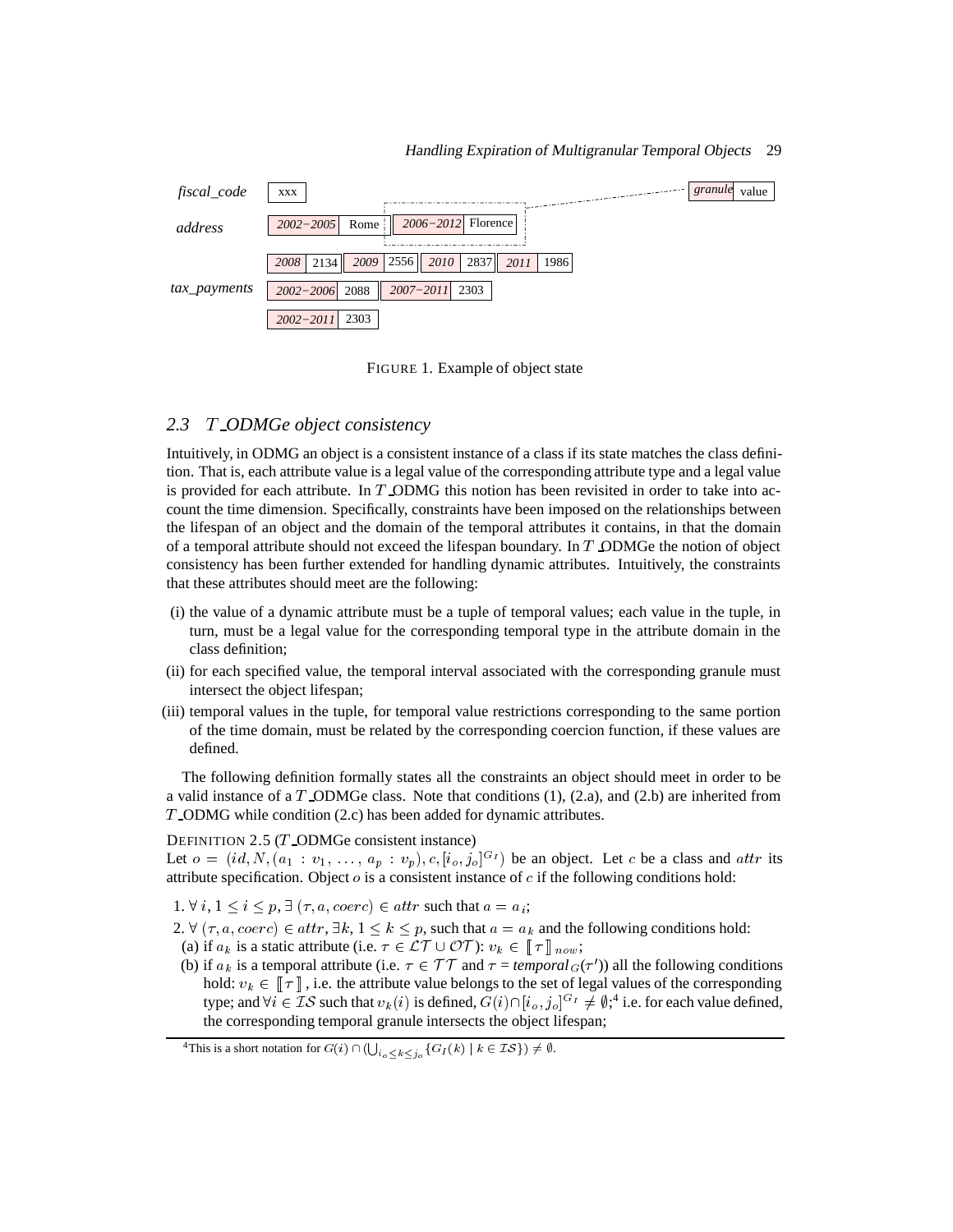

FIGURE 2. Example of application of coercion functions at different levels of detail

- (c) if  $a_k$  is a dynamic attribute (i.e.  $\tau = (\tau_1, \ldots, \tau_n)$ , such that  $\forall j$ ,  $1 \leq j \leq n$ ,  $\tau_j = temporal_{G_j}(\tau')$ ,  $\tau' \in \mathcal{LT} \cup \mathcal{OT}, G_1 \prec \ldots \prec G_n$ , and  $(C_1, \ldots, C_{n-1})$  is the corresponding tuple of coercion functions), $5$  the following conditions hold:
	- (i)  $v_k = (v_{k_1}, v_{k_2}, \dots, v_{k_n})$ , where  $\forall j, 1 \leq j \leq n, v_{k_j} \in [\![ \tau_j ]\!]$ ;
	- (ii)  $\forall j, 1 \leq j \leq n, \forall i \in \mathcal{IS}$  such that  $v_{k_i}(i)$  is defined,  $G_j(i) \cap [i_o, j_o]^{G_I} \neq \emptyset$ ;
- (iii)  $\forall j, 2 \le j \le n, \forall i \in \mathcal{IS}$  such that  $v_{k_j}(i)$  is defined, let  $\Upsilon_i^{\sigma_{j-1}} = \{G_{j-1}(h_1), \ldots, G_{j-1}(h_m)\}$ <br>=  $\{G_{j-1}(h_k) \mid h_k \in \mathcal{IS}, G_{j-1}(h_k) \subseteq G_j(i)\}$  be the temporal element that contains all the granules of granularity  $G_{j-1}$  included in  $G_j(i)$ . If all values  $v_{k_{j-1}}(h_1), \ldots, v_{k_{j-1}}(h_m)$  are defined, then  $v_{k_j}(i) = C_{j-1}(v_{k_{j-1}|{\Upsilon}_i^{G_{j-1}}})(i)$ .

## EXAMPLE 2.6

Consider the class taxpayer of Example 2.2 and the object  $i_1$  of Example 2.4. We focus on the tax\_payments attribute, that we report in Figure 2, since it is the only dynamic attribute defined for  $i_1$ . Note that, in Figure 2 we depict also the oldest values, corresponding to payments of years from 2002 to 2007. The value of the tax payments attribute is a triple of temporal values at granularities years, 5years, and decades, respectively. Condition (2.c-i) is met, because each temporal value is a legal value for the corresponding temporal type. Condition (2.c-ii) is met as well, because each defined value refers to a temporal interval (identified by the corresponding granule) that intersects the object lifespan. Condition (2.c-iii) also holds, because the temporal value at granularity  $5 years$ has been obtained by applying coercion function  $avg$  to the temporal value at granularity  $years$ , whereas the temporal value at granularity *decades* has been obtained by applying coercion function  $max$  to the temporal value at granularity  $5 \nu ears$ . The application of the coercion functions and the corresponding results are shown in Figure 2. Therefore, object  $i_i$  is consistent with the definition of the taxpayer class.

The above consistency notion requires that, if data for a dynamic attribute are available/defined, for every instant of the object lifespan they should be coherent. In other words, for each pair of contiguous temporal values at different granularities in the attribute value, the value at the coarser granularity must be obtained by applying the coercion function to the corresponding values at the finer granularity. However, such a constraint does not apply when data at the finer granularity are not available, as in the case they have been deleted. This behaviour is pointed out by the two states of the tax\_payements attribute reported in Figure 1 and Figure 2. We will motivate this behaviour

<sup>&</sup>lt;sup>5</sup>We recall that, for each j,  $1 \le j \le n-1$ ,  $C_i : \llbracket \tau_i \rrbracket \to \llbracket \tau_{i+1} \rrbracket$ .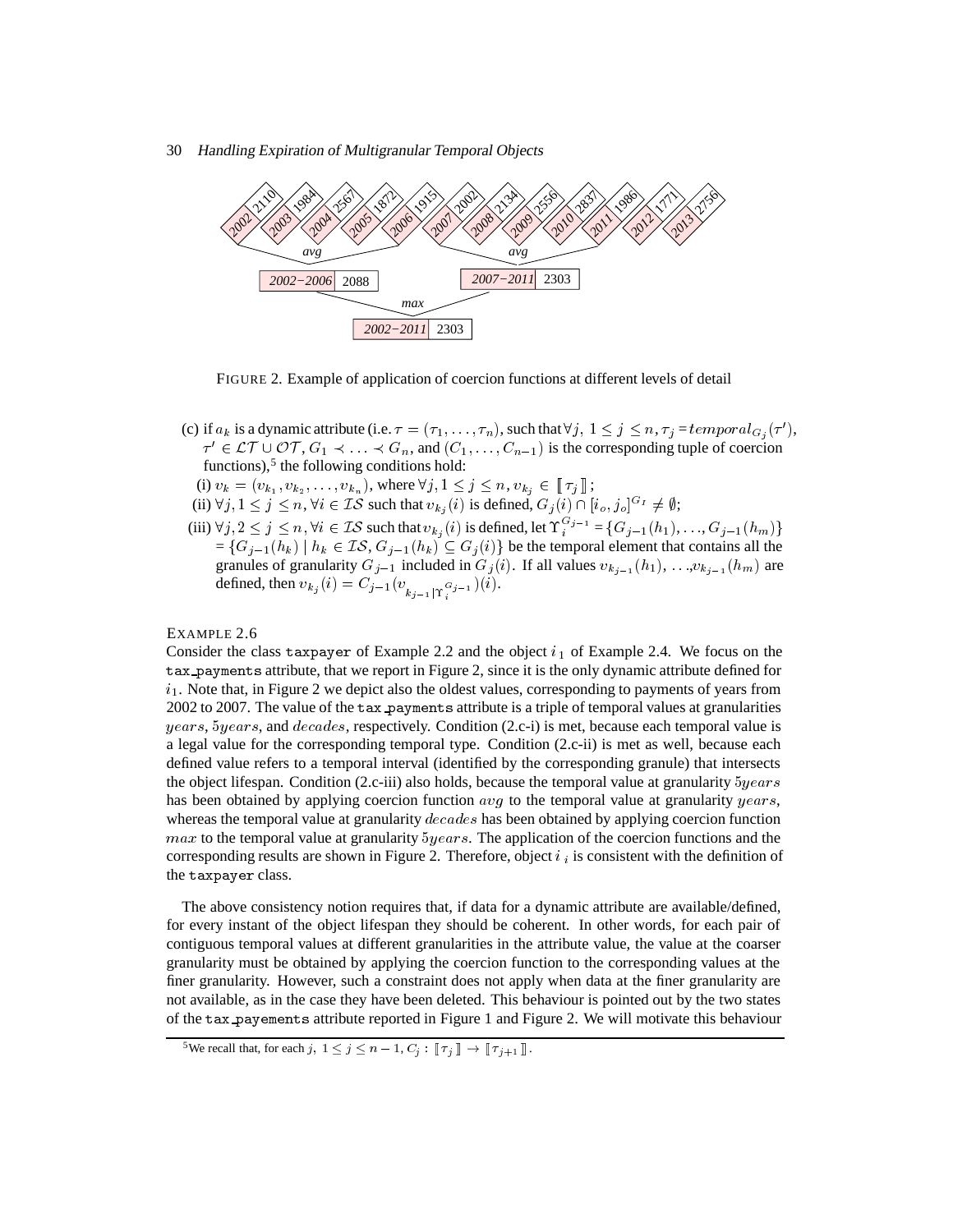Handling Expiration of Multigranular Temporal Objects 31

| $\langle \texttt{attr\_decl} \rangle$ | $\cdots$ attribute $\langle \text{type} \rangle$ attr_name;                                                                                         |
|---------------------------------------|-----------------------------------------------------------------------------------------------------------------------------------------------------|
|                                       | attribute $\langle$ temporal_type $\rangle$ attr_name $\{\langle$ evolution $\rangle\}$ ;                                                           |
| $\langle$ evolution $\rangle$         | $::=$ [ $\langle$ e $\exists$ ist $\rangle$ ] [ $\langle$ delete $\rangle$ ;]                                                                       |
| $\langle$ e $\lrcorner$ ist $\rangle$ | $\cdot := \langle \text{evolve} \rangle$ ; [ $\langle \text{delete} \rangle$ ; ]  $\langle \text{e\_list} \rangle$ $\langle \text{e\_list} \rangle$ |
| (evolve)                              | $\cdots$ evolve to g name every num g name using c function                                                                                         |
| $\langle$ delete $\rangle$            | ::= delete num q_name from q_name after num q_name                                                                                                  |
| $\langle$ type $\rangle$              | $\cdots$ = static_type_name   $\langle$ temporal_type $\rangle$                                                                                     |
| $\langle$ temporal_type $\rangle$     | $\cdots$ temporal q_name(static_type_name)                                                                                                          |

FIGURE 3. BNF of attribute declaration

in Section 5.4, where we discuss issues concerning the management of value deletion. Moreover, in Section 5.3, we will show that, when information at a certain level of detail is missing, consistency is assured by the semantics of the update operations for dynamic attributes.

# **3 Specification of expiration for dynamic attributes**

Conditions for attribute expiration often depend on attribute semantics and are *a priori* known, therefore they can be conveniently specified together with the schema. For this reason the  $T$  ODMG class definition language has been extended in order to support the declarative specification of dynamic attributes. In  $T_{\rm o}$  ODMGe, the temporal type of a dynamic attribute is specified as for a usual temporal attribute. Additionally, for such an attribute one can specify: the various granularities at which the temporal values should be represented, that is, for each detail level, the coercion function to convert the attribute value to the immediately coarser level; the possible deletion operations; and, finally, the frequencies at which expiration operations must be executed. For each value deletion specified for the attribute, we require also the amount of data to be deleted. Since granularity evolution and value deletion are orthogonal operations, they are specified separately by means of evolve and delete clauses that are discussed in detail in the remainder of this section.

Figure 3 shows the BNF grammar for the declaration of dynamic attributes. In the figure, terminal symbol *attr name* denotes an attribute name; *g name* denotes a granularity name; *num* denotes a natural number greater than zero; *c function* denotes a coercion function name; *static type name* denotes a static type name. In the remainder of the section, we first present the syntax to specify evolutions. We then describe the syntax for the deletion specification, and finally conditions ensuring that the specification of a dynamic attribute is consistent are discussed.

# *3.1 Specification of granularity evolutions*

An attribute granularity evolution is specified by means of the evolve clause. Such a clause states the target granularity of an evolution operation, the frequency at which the evolution should be executed, and the coercion function to apply. More than one evolve clause can be specified for the same attribute, each with a different target granularity. The number of evolve clauses declared for an attribute corresponds to the number of different representations, one for each target granularity, at which the user wishes to represent the attribute. Coercion functions that we can use in an clause are those presented in Section 2.1. If more than one evolve clause is specified for the same attribute, the temporal value specified at a certain granularity is used to compute the value at the immediately coarser granularity.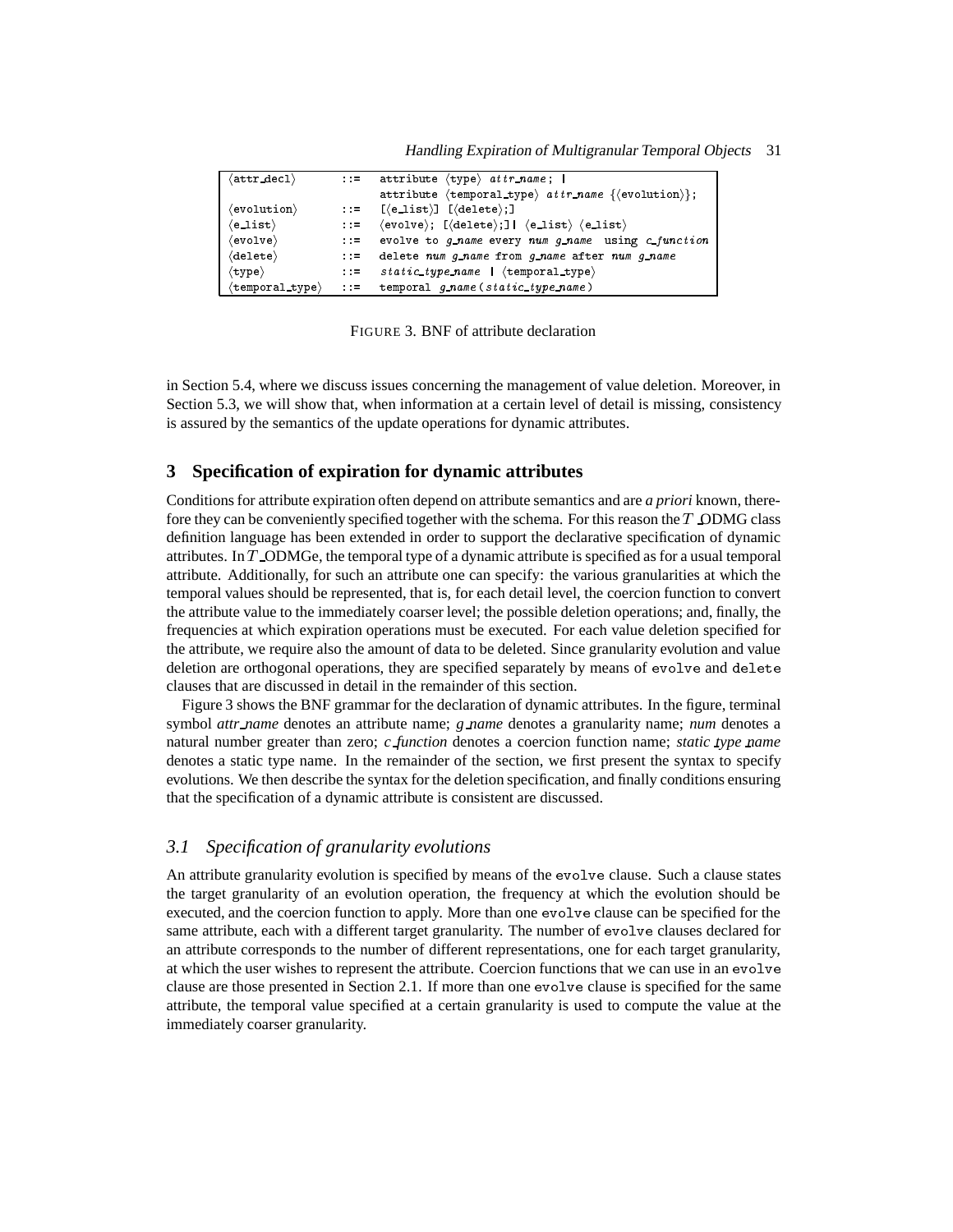## EXAMPLE 3.1

Consider the class specification of Example 2.2. Attribute tax payments represents payments of taxes of an accountant customer and is defined at granularity  $years$ . As stated in the description of the running example, after five years, we would know the average tax payment over the previous years, and the same for the following years. Then, after ten years we would also know the maximum average amount, referred to the previous ten years. These application requirements can be directly supported by the following definition for the  $\tan x$  payments attribute:

> - -  -  -  ------ -- -------- ----- -- -- ---- **-----** ---- ,  $\}$ ;

In the language there are no constraints about the order in which the evolve clauses are specified. Their order can be determined relying on the  $\prec$  relationship that exists among granularities.

# *3.2 Specification of deletions of values*

The deletion of values of a dynamic attribute is specified by means of the delete clause. Each delete clause specifies the temporal value and the frequency according to which the deletion should be performed. The frequency specification is analogous to the one for evolution. The amount of data to be deleted is specified as a temporal period.<sup>6</sup> The values removed from the database are the oldest that appear in the temporal value.

## EXAMPLE 3.2

Consider Example 3.1 and the application requirement that after five years we wish to remove the oldest values corresponding to one year of tax payments from the temporal value at granularity *years*. Then, the following declaration should be added to the attribute definition of Example 3.1:

  -  - 

Deletions can be specified for both the temporal value at the base granularity (as in the previous example) and the other temporal values that represent the attribute granularity evolutions. However, at most a deletion specification can be declared for each temporal value. The order of delete clauses is not relevant as for evolve clauses, because each delete clause specifies the temporal value from which values should be deleted through the corresponding granularity name, that is unique for each dynamic attribute.

# *3.3 Consistency constraints for dynamic attribute specifications*

The  $T_\text{-ODMGe}$  specification language in Figure 3 allows one to specify evolution and deletion frequencies that do not make sense. Consider for instance the following example.

EXAMPLE 3.3 Consider the following evolve clause:

 -  

specified for an attribute defined at granularity  $days$ . Such a specification is correct according to the ODMGe BNF grammar, but the evolution this clause expresses is not meaningful, because before obtaining a monthly value we need data that refer to a period of month, and not to a single day.

 ${}^{6}$ The semantics of temporal periods used in  $T$ -ODMGe is given in Section 4.2.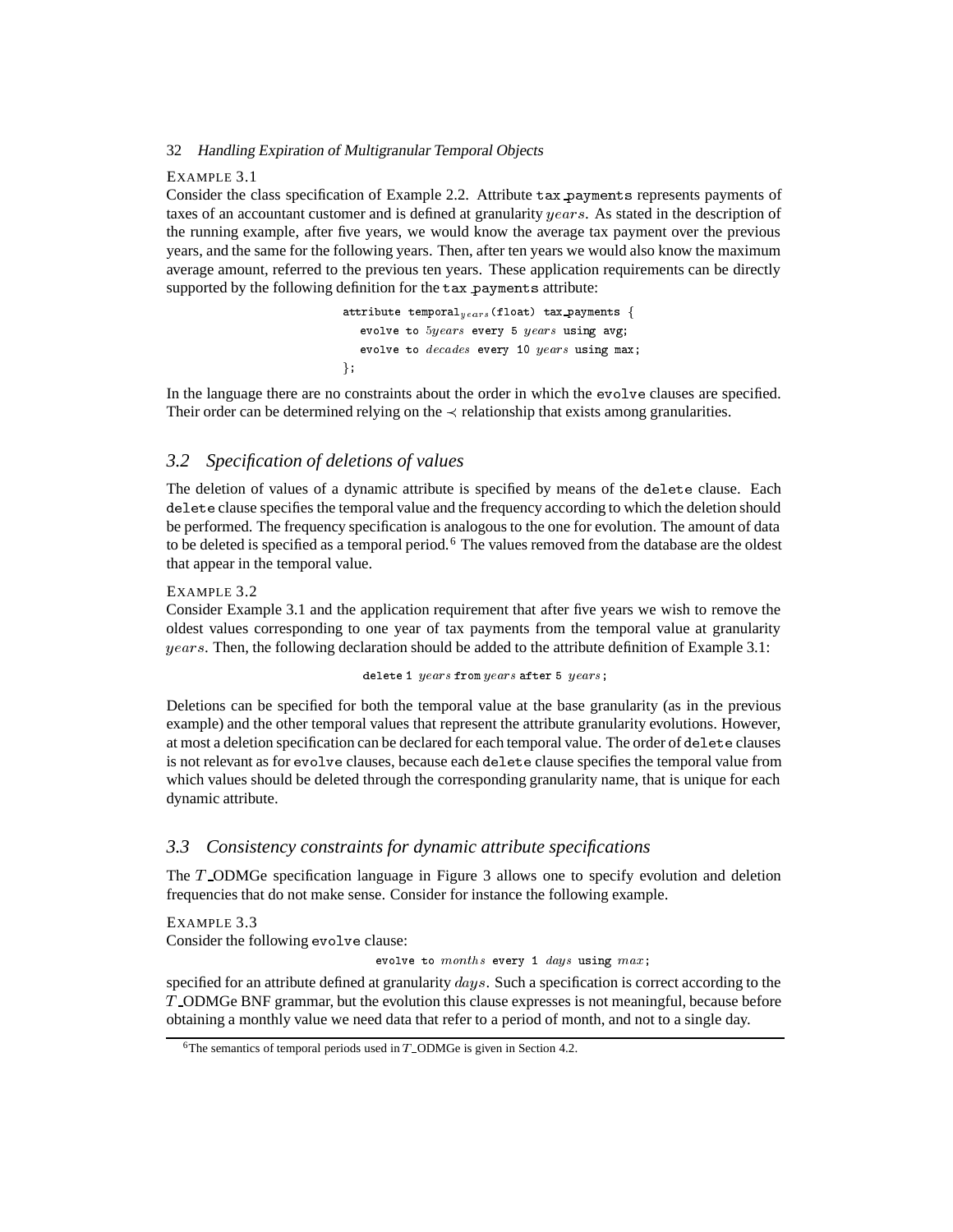To avoid such types of definition, that can result in an inconsistent database schema, some additional conditions are imposed on T\_ODMGe expiration specifications to ensure their consistency. Those constraints reflect the semantics of evolution and deletion operations and cannot be expressed in the BNF grammar.

However, we are not always able to relate a frequency specification with a different granularity, or to compare different temporal periods, thus for certain specifications we cannot decide whether they are consistent or not. This problem is due to the fact that the only relationship the model admits on granularities is the finer-than relationship. Relying only on this relationship, given two granularities G and H, with  $G \prec H$ , we cannot establish how many G granules we need to obtain a H granule. Note that such a situation arises for very common granularities, such as  $months$  and  $days$ , since we cannot state how many days are needed to obtain a month. However, also for granularities that do not pose any problem, the finer-than relationship does not tell us, for example, that  $24$  hours are needed to obtain 1  $days$ ,<sup>7</sup> as showed by the following example.

## EXAMPLE 3.4

Consider the following delete clause:

delete 5  $\; days$  from  $days$  after 100  $\; hours;$ 

Such a specification is ambiguous, because according to the finer-than relationship, we cannot decide whether 100 hours are enough to obtain 5  $days$ . In the same way, we cannot automatically check the consistency of the following evolve clause:

evolve to  $days$  every 150  $hours;$ 

although we know that such an evolution specification is semantically correct, since each granule of granularity  $days$  can be regularly shared in granules of granularity  $hours$ .

We refer to temporal periods used in evolve and delete clauses that are not comparable in ODMGe model as *incomparable temporal periods*. We can devise two different cases of periods that we are not able to compare due to the assumptions made in the  $T$  ODMGe model. The first case arises when the granularities used to express the periods are not related in any way by finer-than relationship. The second situation arises when, although the granularities involved are comparable, we compare a bigger number of granules at the finer granularity with a small number of granules at coarser granularity, like in the previous Example, in which we required to compare  $150$  hours and  $5 \; days$ . The following definition formalizes this notion.

DEFINITION 3.5 (Incomparable temporal periods)

Two temporal periods  $n_G G$  and  $n_H H$  with,  $n_G, n_H \in \mathbb{N}$ ,  $n_G > 0$ ,  $n_H > 0$ ,  $G, H \in \mathcal{G}$  granularities, are *incomparable* if one of the following conditions holds:

- $G \npreceq H$  and  $H \npreceq G$ .
- $H \prec G$  and  $n_H > n_G$ ;
- $G \prec H$  and  $n_G > n_H$ .

In the remainder of the section, we detail the additional constraints imposed to obtain a consistent  $T_{\text{-}}$ ODMGe database schema. Section 3.3.1 describes constraints for evolution specifications, whereas Section 3.3.2 describes those for deletions. In both sections we refer to the generic attribute declaration for a dynamic attribute reported in Figure 4, where:  $m_1, \ldots, m_{n-1}, p_1, \ldots, p_n$ ,  $q_1, \ldots, q_n$  are  $3n-1$  natural numbers greater than 0;  $G_1, \ldots, G_n$  are n distinct granularities;  $H_1, \ldots, H_{n-1}, K_1, \ldots, K_n, J_1, \ldots, J_n$  are  $3n-1$  granularities;  $\tau \in \mathcal{LT} \cup \mathcal{OT}$  is a literal or object type; and  $cf_1, \ldots, cf_{n-1}$  are  $n-1$  coercion functions.

<sup>7</sup>This issue could be *partially* addressed introducing other well-known relationships among granularities (e.g. the *partition* relationship) [3]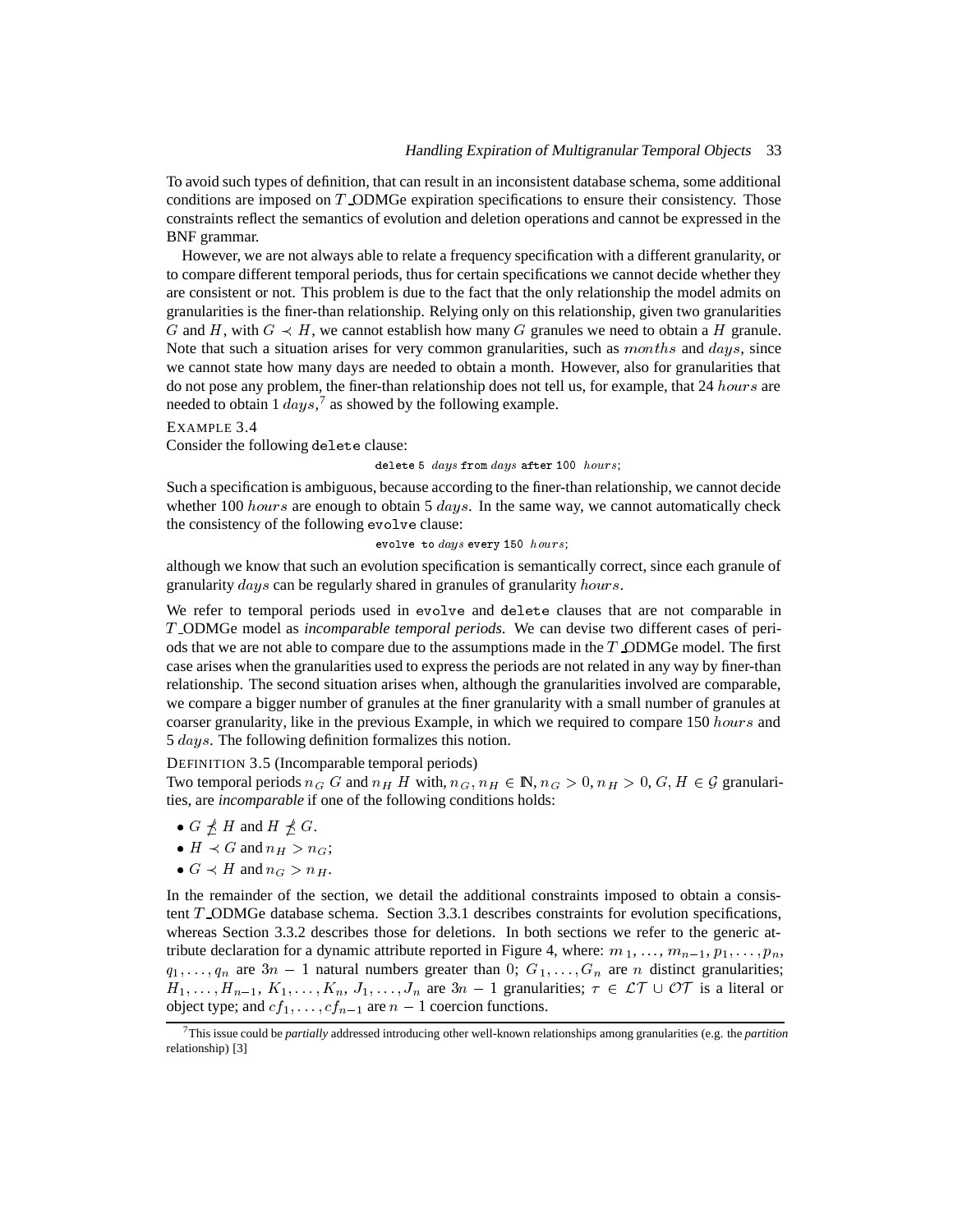```
-

-
   -
   -
 -
   	 
    -
  -

   	 -
 	 	 	 	
  	 	 -
 	 -

  	 	 -
 	 -

\blacksquare
```
FIGURE 4. Generic attribute declaration with evolutions and deletions

# 3.3.1 Consistency constraints for granularity evolution specification

In a granularity evolution specification there are some relationships among granularities and frequencies that should be satisfied in order to have a consistent evolution specification. In the remainder of the section we deal with them and we present their formalization.

**Relationship between the base and the target granularity.** The most important characteristic of evolution is to reduce the level of detail for temporal information as time passes, that is to convert oldest data to a coarser granularity. Thus, a first condition is that *the evolution must be performed from a finer granularity to a coarser one.*

EXAMPLE 3.6

Consider the dynamic attribute specification of Example 3.1. The first evolve clause specifies an evolution from granularity *years* to granularity  $5 \nu ears$ , and the second one specifies an evolution from granularity 5 *years* to granularity *decades*. This condition is satisfied because *years*  $\prec$  $5 years \prec decades$ . Consider now the following specification for a dynamic attribute:

```
\mathbf{r} and \mathbf{r} . The state of \mathbf{r}  		-
 -
  		-
 	 	
    -
   	 
\} ;
```
This specification does not meet the constraint because  $\text{weeks } \nless \text{months.}$ 

**Relationship between the frequency and the target granularity.** A second constraint is that the evolution frequency must be as coarse as to allow the collection of enough data to perform the evolution. For instance, if we want to evolve data to granularity  $years$ , we must wait for a year before performing the first evolution, for two years before performing the second evolution, and so on, thus the frequency cannot be finer-than 1 *years*. We express this constraint stating that *the evolution frequency should allow the collection of enough data to perform the evolution*. Note that this condition allows one to obtain dynamic attributes that meet the consistency constraints imposed by Definition 2.5.

EXAMPLE 3.7

Consider the attribute specification for a best seller item in a commercial activity:

- - - - - - - -  $\cdot$ 

This evolve clause specifies an evolution from granularity  $days$  to granularity  $bweeks$  (that is the business weeks granularity corresponding to the days from Monday to Friday), that is performed every week. This specification is correct because after one week, we are sure to have collected enough data to perform such an evolution.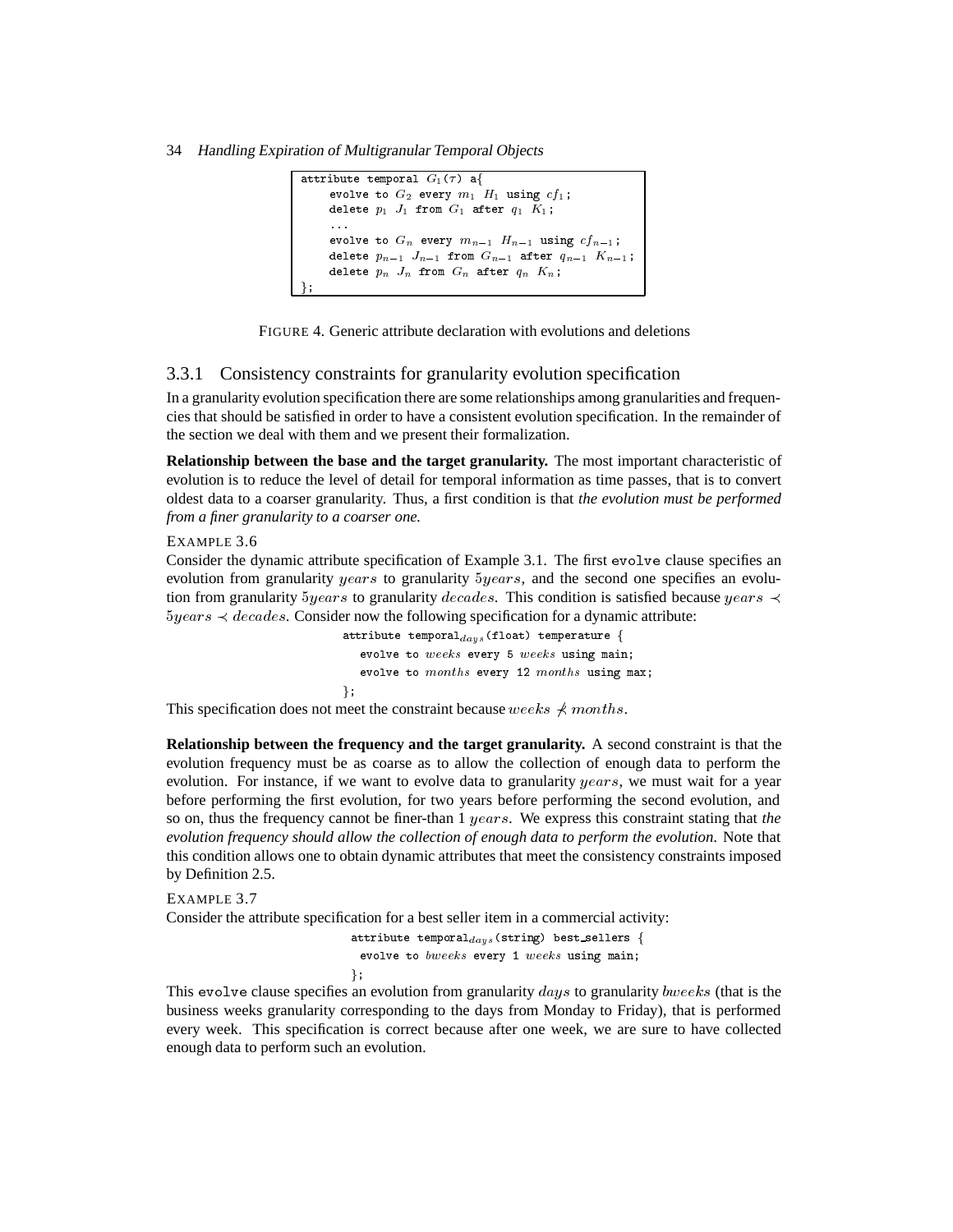| (1e) $\forall i, 1 \leq i \leq n-1, G_i \leq G_{i+1}$                           |
|---------------------------------------------------------------------------------|
| (2e) $\forall i, 1 \leq i \leq n-1, G_{i+1} \leq H_i$                           |
| (3e) $\forall i, 1 \leq i \leq n-2, H_i \preceq H_{i+1}$ and $m_i \leq m_{i+1}$ |

| FIGURE 5. Constraints for evolve clauses |  |
|------------------------------------------|--|
|------------------------------------------|--|

**Relationship between frequencies of different evolutions.** In order to have a meaningful chain of evolution operations, the evolutions must be executed with coarser and coarser frequencies, so that step by step coarser values are obtained. This condition can be expressed by saying that *the evolution frequency of each evolution operation must be coarser than the one of the preceding evolution*, taking one granule at the base granularity as the frequency of evolution of the base granularity itself.

## EXAMPLE 3.8

Consider the dynamic attribute specification of Example 3.1. The first evolve clause specifies an evolution frequency that causes the insertion of a new value at granularity  $5 \, years$ , whereas the second one specifies an evolution frequency that inserts a new value at granularity  $decades$  every 10  $years$ . The constraint is met because the second evolve clause frequency specifies a period greater than the one specified by the first clause.

**Consistency conditions for evolution specifications.** Given an attribute definition according to the structure in Figure 4, the constraints reported in Figure 5 formalize the previous conditions, and summarize the conditions that a granularity evolution should meet in order to have a meaningful dynamic attribute definition. Constraint (2e) assures that we have enough data to perform the evolution. Note also that the first and the third conditions express the idea that data become less important as they age. Indeed, first we summarize oldest data at a certain level of detail. Then, by taking into account that the number of granules denoted by  $m_i$  is greater than zero, after an amount of time that corresponds to the difference between the two evolution frequencies (3e), during which less detailed data become again less interesting, we further summarize these data at a coarser level of representation (1e). Evolution clauses that specify incomparable temporal periods are simply rejected by the ODMGe specification interpreter.

# 3.3.2 Consistency constraints for value deletion specification

Also for deletion specifications a set of constraints can be devised ensuring that a  $T$  ODMGe database schema is consistent. In the remainder of the section they are discussed and formalized.

**One deletion per each level of detail.** First of all, we want to prevent ambiguous or redundant specification of values deletions. Thus, as in the case of granularity evolution specifications discussed in the previous section, the definition of a dynamic attribute may only include *at most one deletion specification for each representation level*.

**Relationship between frequency and granularity.** A fundamental requirement is that deletion operations be consistent with the semantics of granularities. Granularities express integrity constraints on temporal values, because they establish their finest update frequency. Then, we should assure that the deletion operation, which is a particular form of update, also meet this constraint. Thus, we avoid deletion specifications that require one to remove, from a temporal value, values corresponding to portion of granules, by imposing the constraint: *the amount of deleted data* <sup>8</sup> *is specified by a*

<sup>&</sup>lt;sup>8</sup>We recall that in a delete clause, the amount of data that should be deleted is specified through a generic temporal period that refers the granules associated to values in a temporal value.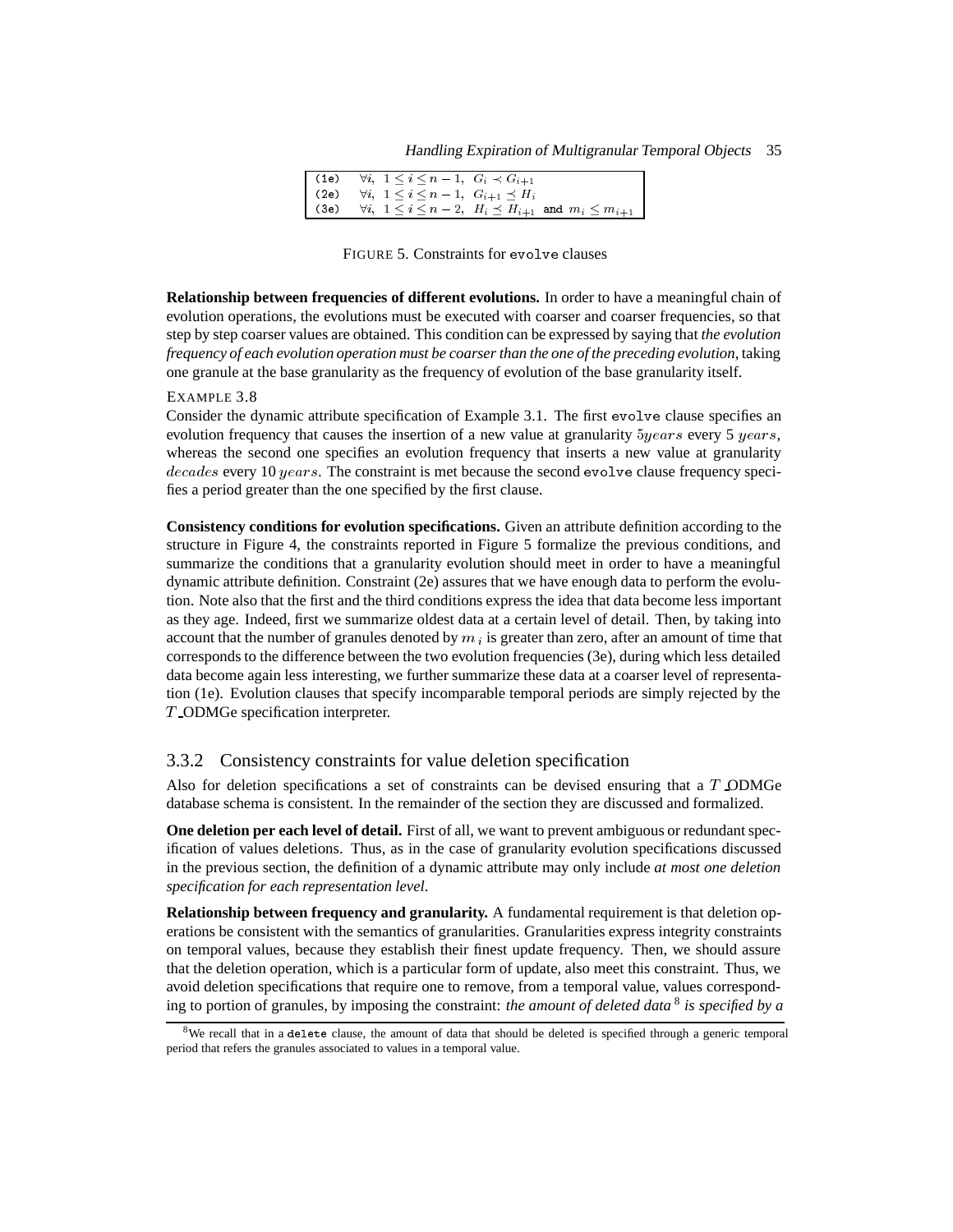*granularity coarser than or equivalent to the granularity at which the temporal value is expressed*.

EXAMPLE 3.9 The following delete clause violates the constraint just given:

delete 20  $\,s\,e\,c\,on\,ds$  from  $days$  after 1  $\,days;$ 

because it is forbidden to delete an amount of 20 seconds from a temporal value specified at granularity  $days$ , since this will mean considering portions of  $days$  granules.

**Relationship between deletion and evolution frequency.** An obvious aspect to consider for deletions is that we cannot delete a value not stored in the database, i.e. *the frequency at which data are deleted should be coarser than the frequency at which data are collected*. In other words, for each level of detail for which a deletion operation has been specified (including the temporal value at the base granularity), the evolution operation (the insertion operation, for the temporal value at the base granularity) must be performed more frequently than the corresponding deletion operation.

EXAMPLE 3.10 Consider the following attribute specification:

> - - - - - $\mathbf{r}$  -  $\mathbf{r}$  -  $\mathbf{r}$  -  $\mathbf{r}$  -  $\mathbf{r}$  -  $\mathbf{r}$  -  $\mathbf{r}$  -  $\mathbf{r}$  -  $\mathbf{r}$  -  $\mathbf{r}$  -  $\mathbf{r}$  -  $\mathbf{r}$  -  $\mathbf{r}$  -  $\mathbf{r}$  -  $\mathbf{r}$  -  $\mathbf{r}$  -  $\mathbf{r}$  -  $\mathbf{r}$  -  $\mathbf{r}$  -  $\mathbf{r}$  -  $\mathcal{L}_{\mathcal{L}}$  and  $\mathcal{L}_{\mathcal{L}}$  and  $\mathcal{L}_{\mathcal{L}}$  and  $\mathcal{L}_{\mathcal{L}}$  and  $\mathcal{L}_{\mathcal{L}}$  and  $\mathcal{L}_{\mathcal{L}}$  $\}$ ;

Such a specification does not meet the constraint because it requires deleting more values from granularity  $months$  than those stored.

**Relationship between deletion frequency and amount of deleted data.** We require that *the amount of deleted data should be smaller than or equal to the frequency at which the same data are deleted*.

EXAMPLE 3.11 Consider the following attribute specification:

```
\Gamma - \alpha \alpha \beta - \alpha' - \gamma - \gamma - \gamma - \gamma - \gamma - \gamma - \gamma - \gamma - \gamma - \gamma - \gamma - \gamma - \gamma - \gamma - \gamma - \gamma - \gamma - \gamma - \gamma - \gamma - \gamma - \gamma - \gamma - \gamma - \gamma - \gamma - \gamma - \gamma -

 -

 -


\};
```
After 1  $days$ , the value for attribute best sellers will be empty, and it will remain empty forever. This is because each value inserted for attribute best sellers will immediately be deleted.

**Consistency conditions for deletion specifications.** Given an attribute definition with the structure given in Figure 4, Figure 6 summarizes and formalizes the conditions that must be satisfied to have consistent deletion clauses. The first condition (1d) formalizes the requirement that the amount of data to be deleted must be specified by using a granularity that is equal or coarser-than the granularity specified for the temporal value, thus preventing the deletion of values that refer granule portions. The relationship that must be verified between deletion and evolution frequencies is formalized by condition (2d), while condition (3d) expresses the requirement that the amount of data removed must not be greater than the frequency specified for the deletion operation.

# **4 Expiration execution: preliminaries**

In this section we discuss some preliminary concepts that will be exploited in Section 5 to present the execution model of the expiration operations: granularity evolution and value deletion. Specifically,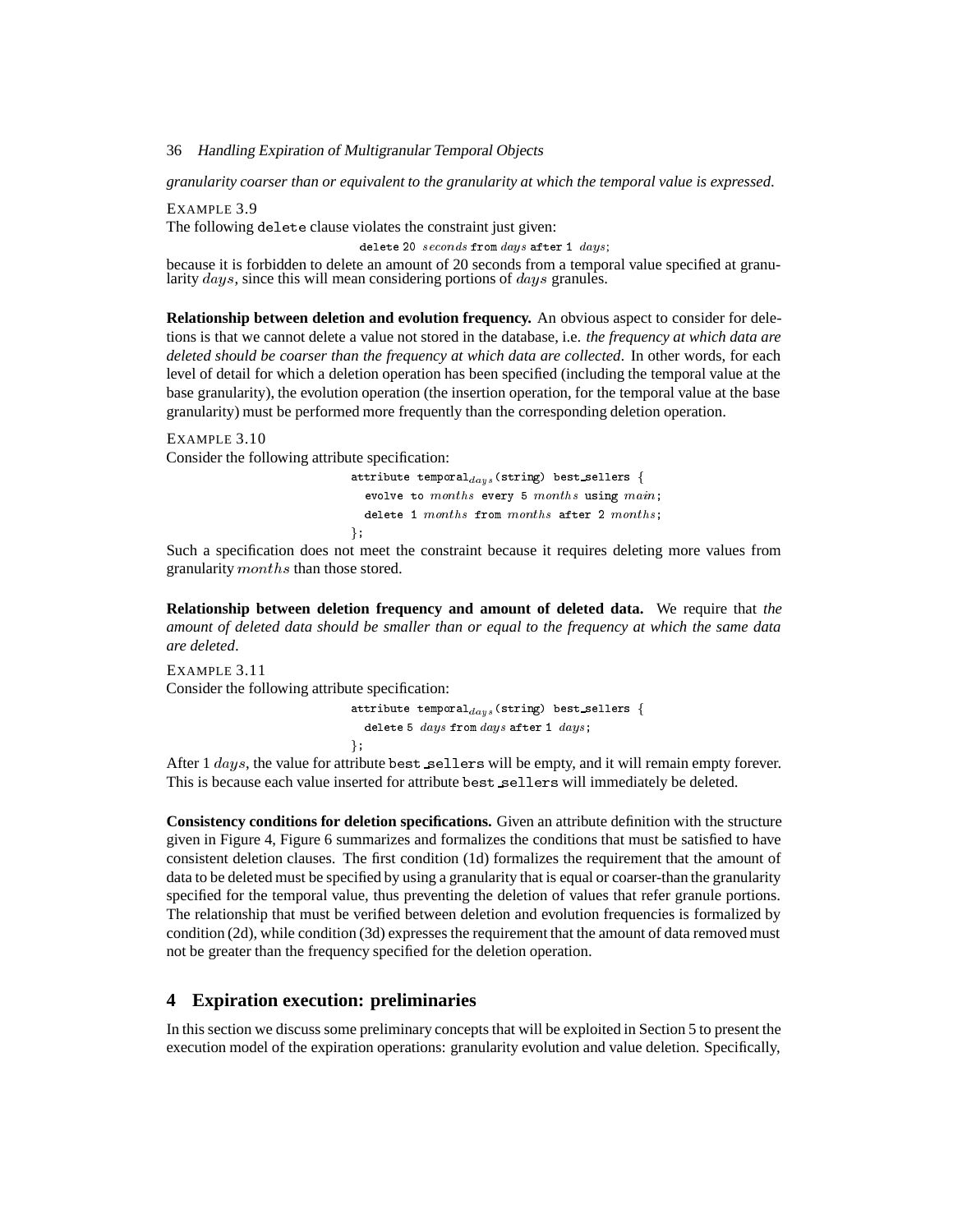|  | (1d) $\forall i, 1 \leq i \leq n-1, G_i \leq J_i$<br>(2d) $\forall i, 0 \leq i \leq n-1, m_i \leq q_{i+1}, H_i \leq K_{i+1},$ with $m_0 = 1$ and $H_0 = G_1$ |
|--|--------------------------------------------------------------------------------------------------------------------------------------------------------------|
|  | (3d) $\forall i, 1 \leq i \leq n-1, p_i \leq q_i, J_i \preceq K_i$                                                                                           |

## FIGURE 6. Constraints for delete clauses

Section 4.1 introduces the temporal dimension  $T$  ODMGe inherits from  $T$  ODMG model and the issues concerning the management of the expiration operations in such dimension. Then, Section 4.2 deals with the different interpretations of the notion of *temporal periods* that can be taken into account in a multigranular temporal model and the one  $T$  ODMGe adopts. Finally, Section 4.3 compares two different approaches for evaluating the conditions to trigger the evolution and deletion processes.

## *4.1 Valid time as temporal dimension*

 $T_\text{-ODMGe}$  inherits from  $T_\text{-ODMGe}$  the assumption of valid time as the reference temporal dimension. This means that  $T_{\rm }$  ODMGe temporal values are stored into the database considering the time at which they are valid/true in reality, instead of the time in which they are stored in the database. <sup>9</sup> For instance, if we say that Mr. Green lived in Florence during year 2000, the time related to Mr. Green's address is 2000 even if such information has been stored in the database, for example, during year 2002.

The introduction of a mechanism for granularity evolution and deletion of values by means of frequencies in a data model based on valid time dimension raises several issues. First of all, we must consider the *management of nonmonotonic updates*. The possibility to update values already inserted in the database complicates the management of the expiration operations. How our mechanism handles nonmonotonic updates will be discussed in Section 5. Moreover,*when can we check whether an expiration condition is verified?* In a model based on transaction time, such a moment can be specified by the variable now, that refers to the current time instant, or as the moment in which an attribute is accessed. However, these moments are 'intrinsically transactional' and cannot be exploited in a data model based on valid time. In Section 4.3 we will discuss two possible approaches for determining when to check expiration conditions in a valid time model.

Note that expiration operations can be conveniently expressed in a bi-temporal data model, thus exploiting both the valid and transaction time as temporal dimensions. However, in this paper we address the issues raised by the introduction of the expiration mechanism in a data model based on valid time and we left the investigation of expiration in a bi-temporal model as future work.

# *4.2 Semantics of temporal periods*

Temporal periods, representing frequencies specified both in evolve and delete clauses and the amount of data to delete specified in delete clauses, can be interpreted in two different ways.

The interpretation adopted in [20, 21] corresponds to the one used in natural language. The most intuitive interpretation of a phrase like '2  $months$ ' is 'a temporal interval of two months that starts at the instant when the phrase is expressed'.

The  $T_\text{-ODMGe}$  model adopts a different interpretation, that is more consistent with the standard notion of granularity we refer to. Since a granularity makes a partition of the time domain into

<sup>&</sup>lt;sup>9</sup>This is called transaction time.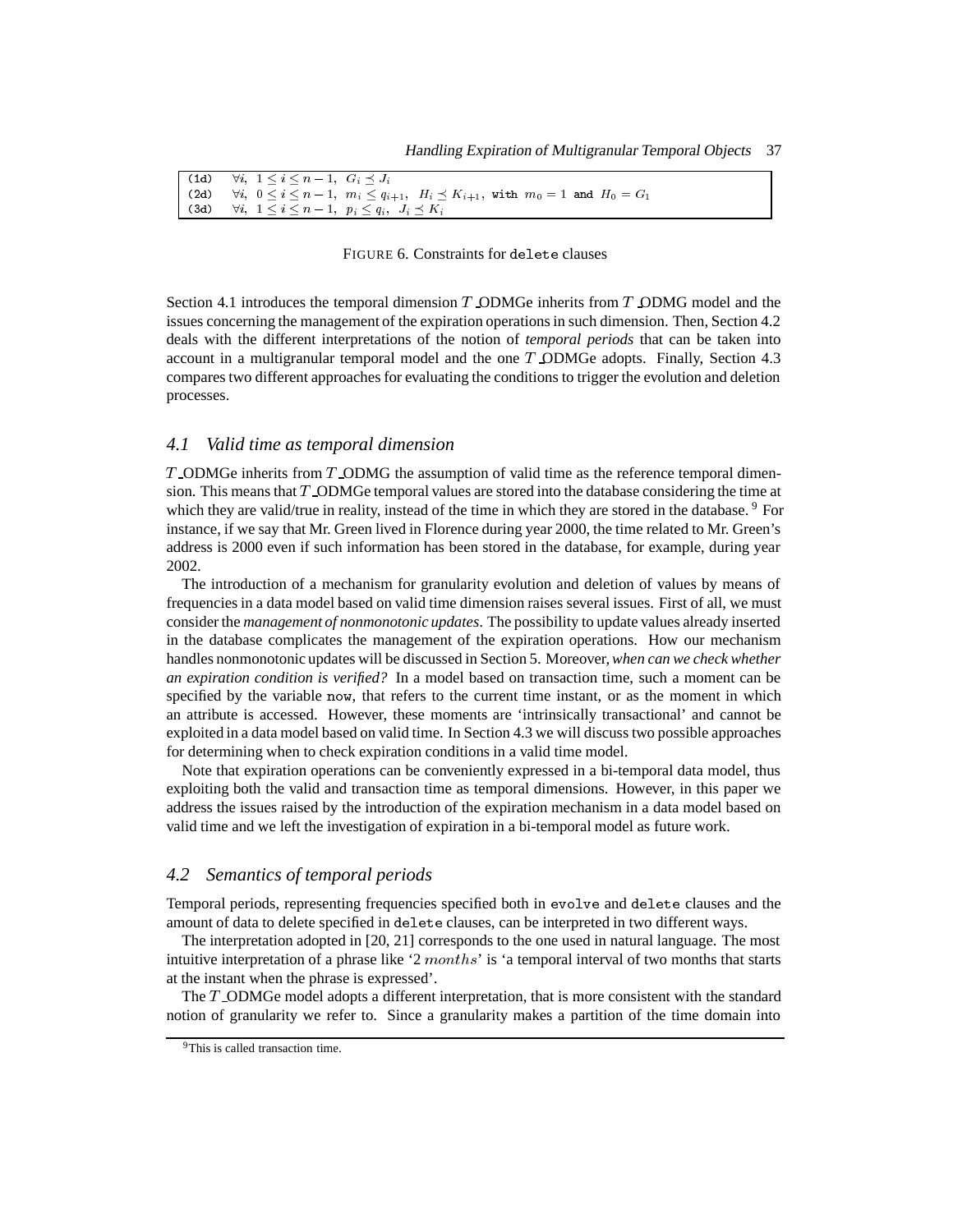indivisible portions (i.e. granules) we mean only whole granules. Then, the phrase  $2$  months' is interpreted as 'two calendar months from the beginning of the month during which the phrase is expressed'.

Then, the phrase '2 months' always identifies a temporal period, but we can obtain different results on expiration execution if we follow one interpretation rather than another, as the following example shows.

#### EXAMPLE 4.1

Suppose the expression '2  $months$ ' is used to specify an evolution frequency of a dynamic attribute, and the first value for this attribute was stored on 15th January. Following the first interpretation, '2  $months$ ' later means 15th March. By contrast, following the second interpretation, '2  $months'$ later means 1st March.

# *4.3 Verification of the expiration condition: lazy vs quantum approaches*

The expiration process is activated when an *expiration condition* is verified. The issue we address in this section is to find the most appropriate moment for checking such a condition. Note that, since we consider valid time of data, the only operations, that should be checked for verifying the event that triggers the expiration, are related to the operations of insertion or update of a temporal value in a dynamic attribute.

The verification of the event can be performed following a 'transactional approach', i.e. by fixing a quantum of time every time the event is checked, or an 'operational approach', i.e. by checking the verification of the event on each insertion/update performed on a dynamic attribute. The first approach is referred to as *quantum approach*, whereas the second one as *lazy approach*.

According to the quantum approach, at established quanta of time, the database engine checks, for each dynamic attribute in the database, if some expiration condition is verified. Then, it executes the expiration process on all the attributes for which the condition is verified. Since the expiration operation may involve many objects, its execution can lead the database to

- become inaccessible for a long period of time and, consequently, to interrupt database application that are currently accessing/updating the objects stored in the database;
- rollback the transactions that are accessing the objects involved in expiration operations.

Moreover, if the quantum is too long, dynamic attributes may be inconsistent in some instants of time, because their value could be evolved or deleted, but the quantum of time is not elapsed.

By contrast, according to the lazy approach, the database engine checks the expiration condition each time a new/updated value is inserted/updated in the database for a dynamic attribute. Whenever the condition is verified, it executes the expiration operation only on this attribute. The performance of the expiration operation improves, because only attributes involved in insertions and updates are considered. However, the performance of insertion and update operations are affected by the execution of the expiration operation.

 $T_\text{-ODMGe}$  executes expiration operations according to the lazy approach, because the consistency of dynamic attributes at different granularities is always guaranteed. Moreover, this approach is particularly convenient for dynamic attributes that are not updated regularly, for which the database stores only partial information.<sup>10</sup> Finally, rollback of transactions is limited because the evolution and deletion operations are performed for one dynamic attribute at a time.

 $10T$  ODMGe supports this situation. Indeed, a granularity is a constraint that expresses only the maximum frequency of update of a temporal value. Then, less frequent updates are admitted.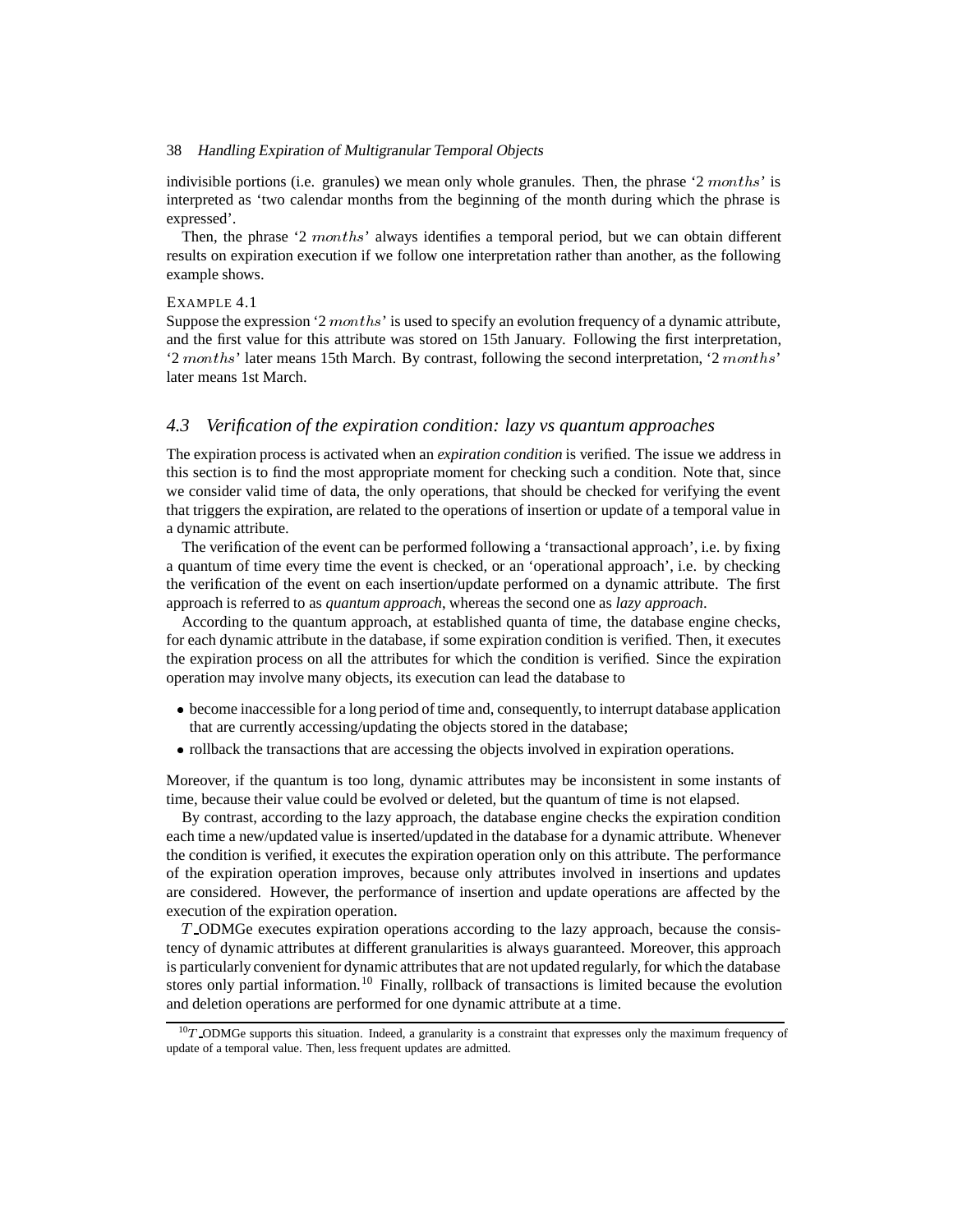## **5 Expiration execution**

This section describes how expiration operations specified for a dynamic attribute are performed. Section 5.1 describes the general expiration process. Section 5.2 presents how nonmonotonic updates are handled. Section 5.3 formalizes the semantics of update operation for dynamic attributes, focusing on the expiration execution. Finally, Section 5.4 briefly discusses the impact of value deletion on object consistency.

# *5.1 Expiration process*

Values of a dynamic attribute are always inserted and updated at the finest among the granularities at which the attribute value is maintained, that is the attribute base granularity.

When a value for a dynamic attribute is inserted in the database, in order to establish if some expiration operation should be performed, the system considers the *attribute starting time*. For each level and for each expiration operation, the starting time is the valid time of the older value in a temporal value that has not been considered by preceding executions of the operation. Specifically, for an evolution operation, the starting time is the valid time of the older value that has not partecipated yet to the granularity evolution. By contrast, the starting time for a deletion operation is the valid time of the oldest value that has not been involved by preceding deletions yet.

Note that values are not necessarily inserted in the database in a regular way, that is as a stream, and, moreover, that values for some valid time can never be inserted and that they can be deleted from the database. Then, the starting time can refer to the valid time for a value that is not present in the database, as pointed out by the following example.

## EXAMPLE 5.1

Considering the running example, if we insert into the database values corresponding to tax declarations of year 2002 and then of year 2007, after having performed the first deletion from temporal value at granularity  $years$ , the starting time for deletion operation is set to granule '2003', although no value has been inserted into the database referring to this granule.

Then, when a value of a dynamic attribute is inserted and the expiration condition holds, the expiration process is performed. Evolution operations are performed before deletion. Both operations are performed considering the order imposed on temporal values considering their granularities and respect to finer-than relationship, starting from the temporal value at the base granularity and then considering the immediately coarser one, and so on. For each temporal value  $v$  of type  $temporal_G(\tau)$  and for each operation specified for  $v<sup>{11}</sup>$ , the system considers the temporal interval bounded by the starting time of  $v$  and the valid time of the inserted value. If this temporal interval is greater than or equal to the frequency specified for the operation, the operation is performed.

If the operation is a granularity evolution, the system then considers the temporal element, let it be  $\Upsilon^{G_t}$ , at the evolution target granularity  $G_t$ , fully contained into the temporal interval bounded by the starting time of  $v$  and the valid time of the inserted value. If this temporal element is not empty, that is it contains at least one granule at granularity  $G_t$ ,<sup>12</sup> the system applies the coercion function specified in the corresponding evolve clause to the temporal value  $v_{\vert_{\gamma G_t}}$ , that is the temporal restriction of  $v$ to the temporal element  $\Upsilon^{G_t}$ . The value obtained is inserted in the temporal value at the evolution target granularity  $G_t$ , that is the temporal value at the granularity immediately coarser than that of v. The same process is recursively applied to the temporal value at the immediately coarser granularity, and so on, for every evolution defined for the attribute.

<sup>&</sup>lt;sup>11</sup>We recall that each operation refers to a specific temporal value  $v$ .

 $12$ It can be considered as a period with respect to the semantics expressed in Section 4.2.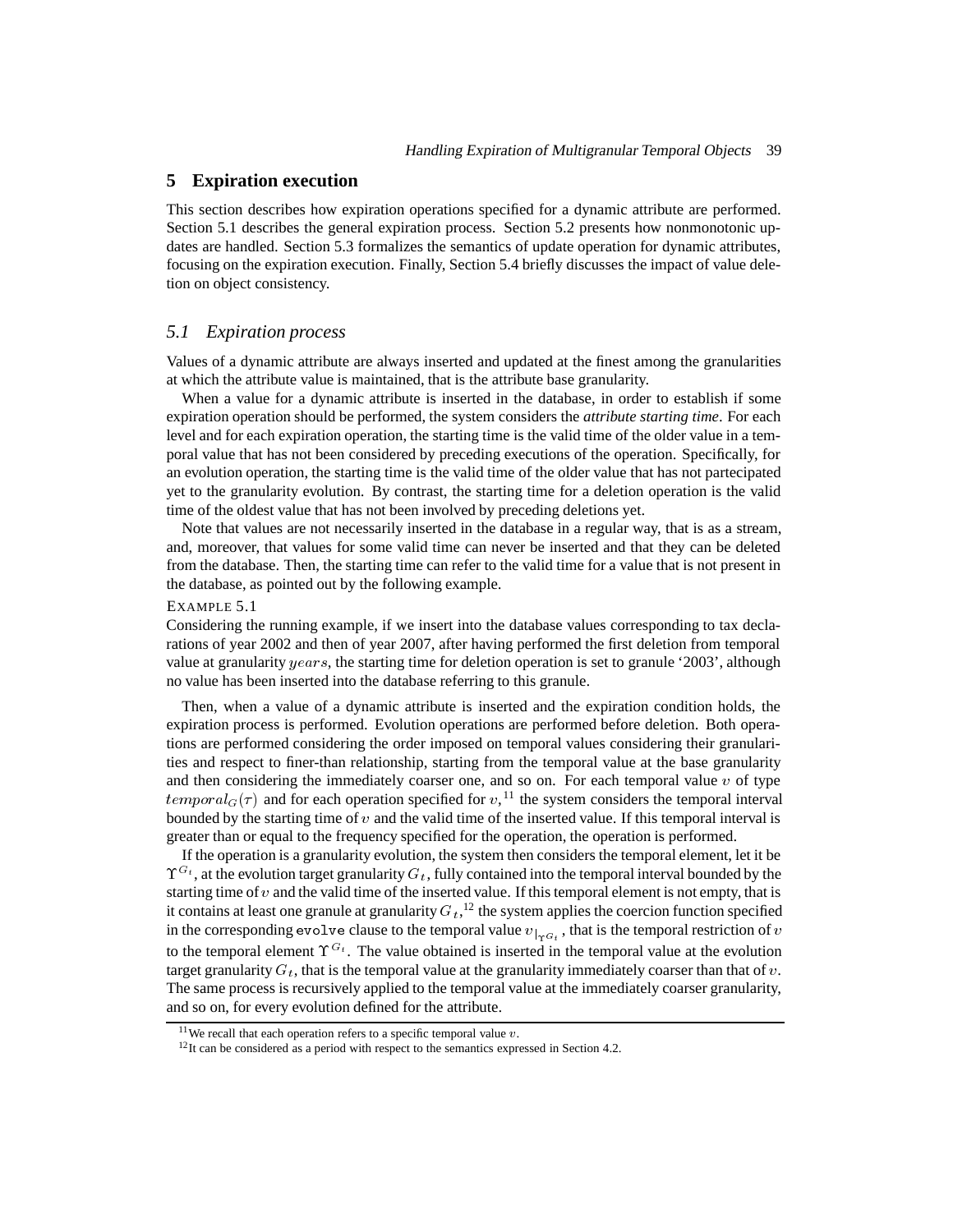```
 
-
 -
 \blacksquare . The contract of the contract of the contract of the contract of the contract of the contract of the contract of the contract of the contract of the contract of the contract of the contract of the contract of the 
 -

 -

 -

-

 -

 -
  	
 	 

 -

 -



	 -
```


FIGURE 7. (a) Class declaration and (b) evolution and deletion process

If the operation is a deletion, by contrast, the system deletes the oldest data, if defined, from the temporal value  $v$ , as specified in the corresponding delete clause. The expiration process just explained is described in the following Example.

## EXAMPLE 5.2

Figure 7(a) shows the class specification for the tax payment running example, whereas Figure 7(b) is a sketch of what happens to the tax payments attribute value over a period of ten years, considering the object state depicted in Figure 1. In Figure 7(b) we highlight the deletion of oldest values. Actually, instead of the full temporal values, we represented only granules for defined values.

When the first value at granularity *years* for attribute  $\text{tax}_{\text{longments}}$  is inserted in the database, i.e. the value corresponding to 2002 declaration, we set both evolution and deletion starting times of years level to granule '2002'. This value is not updated until the tax declaration corresponding to year 2006 is inserted. When the value corresponding to year 2006 is inserted, the length of the temporal interval bounded by the starting time and the valid time of this value is equal to the temporal period specified by  $5 years$  frequency of the first evolve clause. Therefore, the first granularity evolution from granularity *years* to granularity  $5 years$  is performed. The coercion function  $avg$  is applied to the temporal value restriction  $v_{\vert_{\Upsilon}}_{\zeta_{years}}$ , with  $\Upsilon_{5years} =$  {'2002-2006'}, that is the temporal value  $\{(2002, 2110), (2003, 1984), (2004, 2567), (2005, 1872),$  $\langle 2006, 1915 \rangle_{\text{years}}$ 

The coercion function returns the temporal value  $\{ \langle 2002-2006\rangle, 2088 \rangle \}_{\text{5 years}}$ , that is inserted in the representation level at granularity  $5 years$  of the attribute. Moreover, the evolution starting time at granularity  $years$  is updated to granule '2007', and that of granularity  $5 years$  is set to granule '2002-2006'. Finally, the first deletion operation specified for value at granularity  $years$  is executed. The oldest value, corresponding to year 2002, is deleted and the deletion starting time is updated to granule '2003'.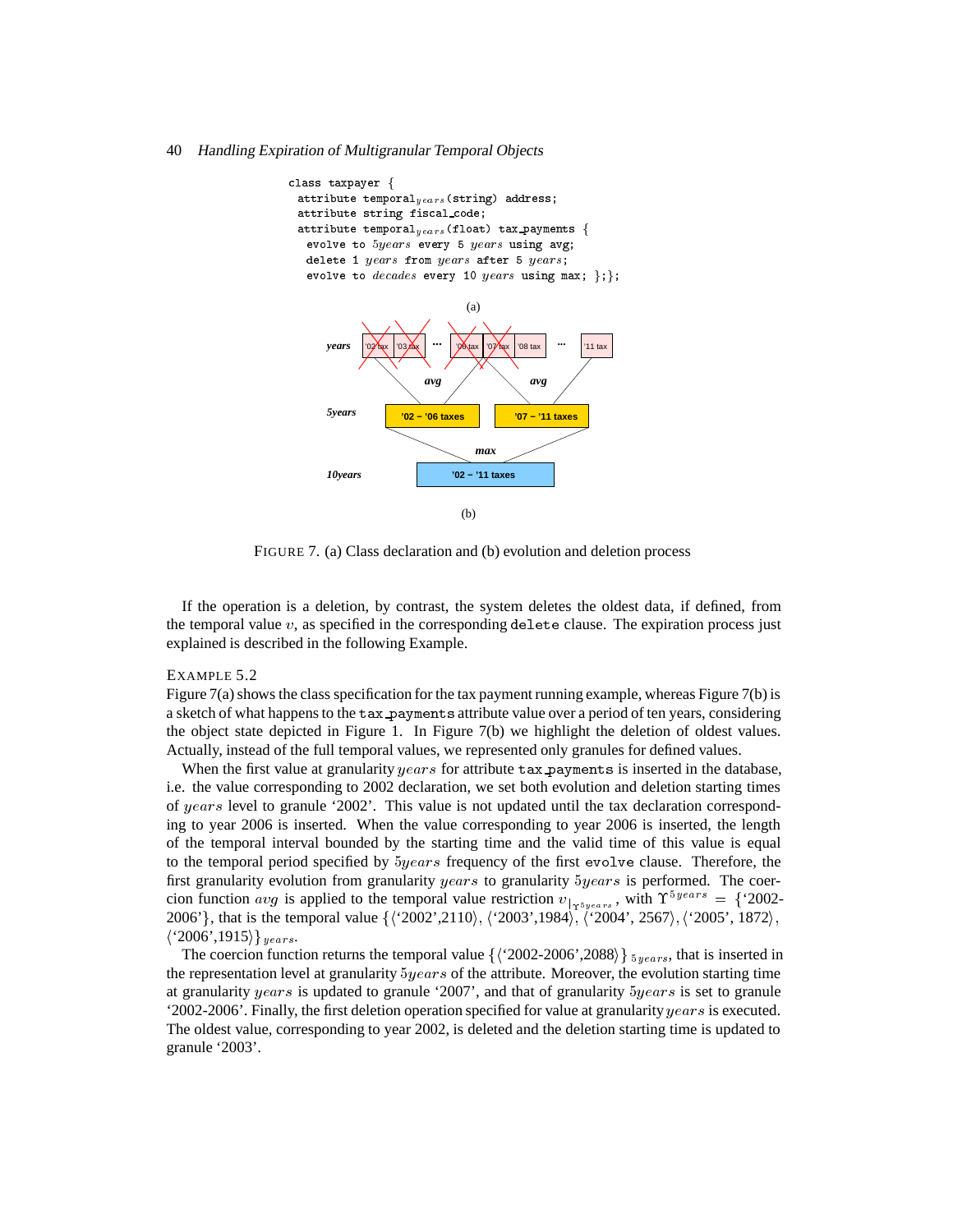For deletions, the system works in the same way for the tax declarations of the remaining years. When the tax declaration corresponding to year 2007 is inserted, we delete the value with valid time '2003' from temporal value at granularity *years*, updating the deletion starting time to '2004'. By contrast, the next evolution is executed when we insert the value corresponding to 2011 declaration, performing the second evolution to granularity  $5 years$ . The temporal element  $\Upsilon^{5 years} = \{ '2006 2011'$  is considered and the coercion function  $avg$  is applied to the temporal value restriction  $v_{|_{\Upsilon^{5 years}}}= \{\langle 2007^{\circ}, 2002\rangle, \langle 2008^{\circ}, 2134\rangle, \langle 2009^{\circ}, 2556\rangle, \langle 2010^{\circ}, 2837\rangle, \langle 2011^{\circ}, 1986\rangle \}$   $_{years}.$ Therefore, the temporal value at granularity  $5 years$  is updated to the value  $\{\langle 2002-2006', 2088 \rangle,$  $\langle$  '2006–2011', 2303)  $\}$ <sub>5years</sub>, and '2012' became the new evolution starting time of the temporal value at granularity *years*.

As a consequence of this evolution, the evolution specified by the second evolve clause can also be performed, because the length of the temporal interval bounded by the starting time of temporal value at granularity  $5 \text{ years}$  and the valid time of the value just inserted is equal to the frequency of 10 years specified for this evolution. The evolution from granularity  $5 years$  to granularity  $decades$ is performed by applying the coercion function  $max$  to the temporal value restriction  $v'_{x^{decades}}$ with  $\Upsilon^{decades} = {\frac{2002-2011'}{$ , that is the temporal value  ${\frac{2002-2006', 2088}{2006-2011', }}$  $2303$ )  $_{5 years}$ , as done for the previous granularity. The application of the coercion function  $max$ returns the temporal value  $\{('2002-2011', 2303)\}\$   $_{decades}$ , and the evolution starting time of the temporal value at granularity  $5 \text{years}$  is updated to '2012–2016'. Finally, as highlighted in Figure 7(b), we execute the 5th deletion from years granularity.

## *5.2 Nonmonotonic updates of dynamic attributes*

Since T\_ODMGe is a valid time model, updates can be performed in a nonmonotonic way with respect to time, that is the valid time of an updated value can precede one or more valid times of values already stored for the attribute. Nonmonotonic updates are meaningful only for temporal and dynamic attributes. The former attributes do not pose any problem with respect to nonmonotonic updates. The value is inserted into the temporal value if none of the values present has the same valid time of the updated value; whereas, if a value in the temporal value exists with the same valid time, it is updated. By contrast, a nonmonotonic update of a dynamic attribute may require the update of coarser temporal values in order to maintain all the attribute representation levels consistent according to Definition 2.5.

In the preliminary version of the model, presented in [8], nonmonotonic updates were allowed only for recent values of a dynamic attribute, i.e. values whose valid times are more recent then the evolution starting time of the base granularity of the attribute. This constraint forces updates to dynamic attributes to be monotonically executed for all values preceding the starting time of the base granularity. We called this constraint *update monotony restriction*. By contrast, in this paper we propose an extension of the model, supporting updates of values whose valid times are older than the evolution starting time of the base granularity, though still with some restrictions that we discuss later on this section.

Propagation of the update effects to coarser levels of a dynamic attribute could require one to recompute the evolutions that have already been performed — potentially an expensive operation. Luckily, depending on which coercion function has been used to obtain the coarser representation level, in most cases we are able to optimize this re-computation, minimizing data needed to perform it, and then also the accesses to the database. Sometimes, to perform this *smart* re-computation, we need to maintain some additional information.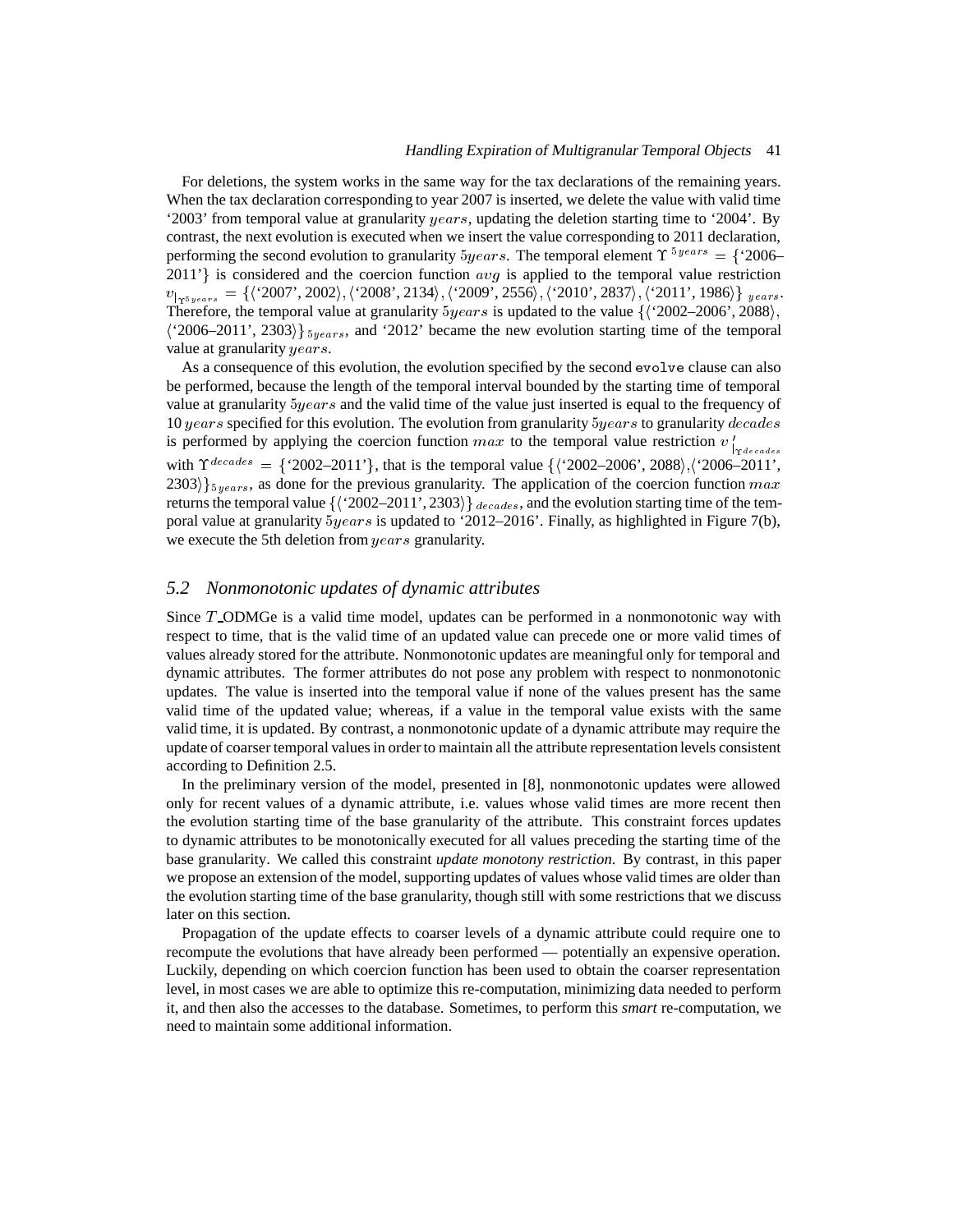| c.f.  | <b>Insertion</b>                                                                                                                                              | <b>Update</b>                                                                                                                                                                                                                                                                                                                                                                                                              |
|-------|---------------------------------------------------------------------------------------------------------------------------------------------------------------|----------------------------------------------------------------------------------------------------------------------------------------------------------------------------------------------------------------------------------------------------------------------------------------------------------------------------------------------------------------------------------------------------------------------------|
| sum   | $v_{new}^c = v_{old}^c + v_{new}^f$                                                                                                                           | $v_{new}^c = v_{old}^c - v_{old}^f + v_{new}^f$                                                                                                                                                                                                                                                                                                                                                                            |
| a v q | $v_{new}^c = \frac{v_{old}^c * count + v_{new}^f}{c^{count+1}}$ , count = count + 1                                                                           | $v_{new}^{c} = \frac{v_{old}^{c} * cov_{1}^{m} + v_{old}^{f} + v_{new}^{f}}{v_{old}^{f} + v_{new}^{f}}$<br>coun                                                                                                                                                                                                                                                                                                            |
|       | $min \mid v_{new}^{c} = \begin{cases} v_{new}^{f} & if \; v_{new}^{f} < v_{old}^{c} \\ v_{old}^{c} & otherwise \end{cases}$                                   | $v_{new}^{c} = \left\{ \begin{array}{cc} v_{new}^{f} & v_{new}^{f} \leq v_{old}^{c} \\ v_{new}^{c} & if \hspace{0.1cm} v_{new}^{f} \leq v_{old}^{c} \end{array} \right. \\ \left. v_{new}^{c} = \left\{ \begin{array}{cc} v_{new}^{f} & if \hspace{0.1cm} v_{new}^{f} \geq v_{old}^{c} \hspace{0.1cm} \text{and} \hspace{0.1cm} v_{old}^{c} \neq v_{old}^{f} \\ \perp_{p} & if \hspace{0.1cm} v_{new}^{f} \geq v_{old}^{c$ |
|       | $max \mid v_{new}^{c} = \begin{cases} v_{new}^{t} & if \; v_{new}^{t} > v_{old}^{c} \\ v_{old}^{c} & otherwise \end{cases}$                                   |                                                                                                                                                                                                                                                                                                                                                                                                                            |
| all   | $\label{eq:1} \boxed{v_{new}^{c}} = \left\{ \begin{array}{ll} v_{new}^{f} & if \ v_{new}^{f} \neq v_{old}^{c} \\ v_{old}^{c} & otherwise \end{array} \right.$ | $v_{new}^c = \sqrt{v_{new}^c}$<br>$v_{old}^c = \perp$ or $v_{new}^f \neq v_{old}^c$                                                                                                                                                                                                                                                                                                                                        |
|       | $\begin{array}{cc} v_{new}^f & if \ i < j \\ v_{old}^c & otherwise \end{array}$<br>$first \mid v_{new}^c =$                                                   | $\begin{array}{cc} v_{new}^f & if \ \ i=j \\ v_{old}^c & otherwise \end{array}$<br>$v^c_{\,e\,w}\,=$<br>otherwise                                                                                                                                                                                                                                                                                                          |
| last  | $\begin{array}{cc} v_{new}^f & if \ i > j \\ v_{old}^c & otherwise \end{array}$<br>$v^c_{new} = \langle$<br>otherwise                                         | $\begin{array}{lll} v_{new}^f & if & i = j \\ v_{old}^c & otherwise \end{array}$<br>$v_{new}^c =$<br>$\ o$ therwise                                                                                                                                                                                                                                                                                                        |
|       | $v_{old}^{c}$ if $v_{new}^{f} = v_{old}^{c}$<br>$\perp_{p}$ otherwise<br>$\begin{array}{c c} main & v^c_{new} = \end{array}$                                  | $v_{old}^c$ if $v_{new}^f = v_{old}^c$<br>$v^c_{\,new} \;=\; \cdot$<br>otherwise                                                                                                                                                                                                                                                                                                                                           |
| proj  | $\perp_p$                                                                                                                                                     | $v_{new}^f \quad \begin{array}{c} \nif \quad i = j \\ \n\perp_p \n\end{array}$<br>$v^c_{new} =$                                                                                                                                                                                                                                                                                                                            |

TABLE 1. Propagation of nonmonotonic update effects to evolution levels

Since for each update only one value  $^{13}$  for each representation level needs to be updated,  $^{14}$  we can consider two contiguous representation levels at a time, specifying the computation to apply to the value at the finer granularity. The operations that can be performed are summarized in Table 1, and are applied as follows. First, a suitable re-computation is applied considering the temporal value at base granularity and the immediately coarser level. Then, if more than one evolve clause is declared for the attribute, the update effects are propagated by taking the latter value as the finer value and its immediately coarser value as the coarser one, and by applying the right operation to these values. These steps are executed for all the evolution levels that must be updated.

In Table 1, referring to a dynamic attribute for which more than one evolution has been specified,  $\langle v_{new}^f, G_f(i) \rangle$  is the updated value at the finer granularity  $G_f$ , and  $\langle v_{old}^f, G_f(i) \rangle$  is the same value before the update (then *i* is the granule index at granularity  $G_f$  that represents the valid time of the updated value);  $\langle v_{old}^c, G_c(t) \rangle$  is the coarser value that must be affected by the update, and  $\langle v_{new}^c, G_c(t) \rangle$  is the same value after propagation of the update. Note that the temporal interval identified by granule  $G_f(i)$  is contained in the temporal interval identified by the  $G_c(t)$  as stated by the finer-than relationship.  $count$  is additional information that should be maintained for coarser values obtained by applying the *avg* coercion function and represents the number of values from which the average has been obtained. Knowing the value of  $count$ , one does not need to recompute the full coarser temporal value, thus the performance of the  $avg$  coercion function is greatly improved.

Moreover, if the value has been obtained using the  $first$  or  $last$  coercion functions, both insertion and update performances can be improved by knowing the granule index  $j$  at granularity  $G_f$ from which value  $v_{old}^J$  has been obtained. Knowing the value of the  $G_f$  granule index improves the performance of updates of coarser values that result from the application of the *proj* coercion function. Finally,  $\perp_p$  denotes that we are not able to update the coarser value starting from these few values, but we must reapply the specific coercion function to the finer temporal value restriction that corresponds to the coarser granule.

<sup>&</sup>lt;sup>13</sup>Note that this is a single value, that is the temporal value restriction obtained referring to one granule of the granularity of the temporal value.

<sup>&</sup>lt;sup>14</sup>This follows from the definition of finer-than relationship.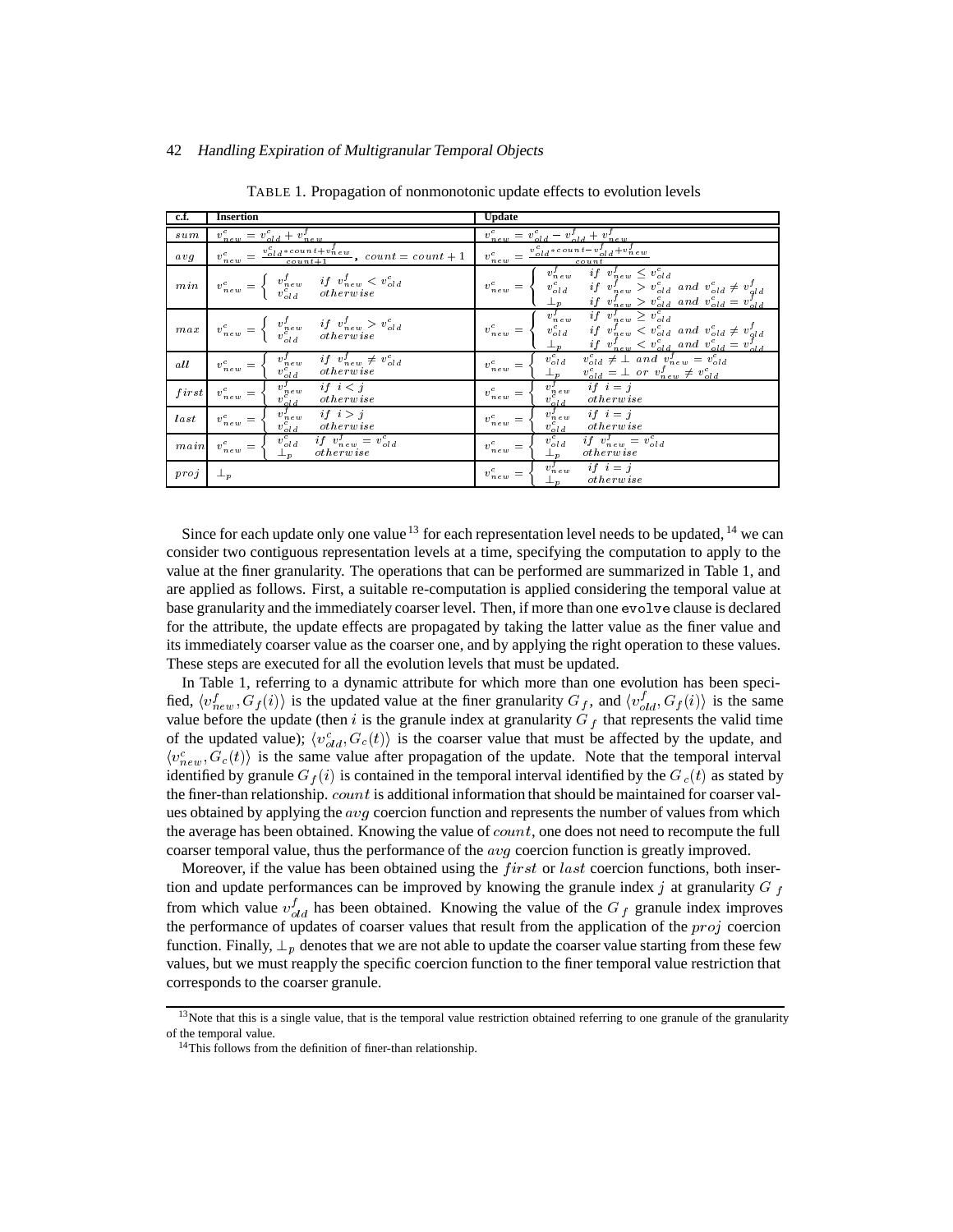

FIGURE 8. tax\_payment attribute value

Note that Table 1 distinguishes between the insertion of a new value and the update of a value that is already present in the database, because each case requires a different re-computation. Finally, note that user-defined coercion functions do not appear in Table 1, because we do not know their operational semantics and thus we are not able *a priori* to establish whether a smart re-computation exists. If such smart re-computation is possible, the user should provide its procedural implementation.

#### EXAMPLE 5.3

Consider the class tax\_payer of Example 2.2 and the value for attribute tax\_payments in Figure 8. No value has been deleted from this attribute, but some values are missing, because for such years the tax declaration was not presented. Suppose we insert the new value  $\{('2004', 2567)\}\$ temporal value at granularity *years*. As a consequence, coarser temporal values must be updated. Then, the temporal value at granularity  $5 years$  with valid time '2002–2006' is re-computed applying the avg insertion formula of Table 1, which returns the temporal value  $\{(2002-2006, 2088)\}\$ Moreover, the value at granularity  $decades$  with valid time '2002–2011' is updated. Actually, the value remains unchanged.

By contrast, if we insert the value  $\{ \langle 2009, 3000 \rangle \}_{years}$ , we have to update the temporal value at granularity years and also coarser level coherently, by applying the update formulas of Table 1 specified for coercion functions  $avg$  and  $max$ . Both the value at granularity  $5 \text{ years}$  with valid time ' $2007-2011$ ' and the value at granularity  $decades$  with valid time ' $2002-2011$ ' will be updated to 2608 value.

There are situations in which the effects of a nonmonotonic update should not be propagated. First of all, if we delete the oldest values from a representation level of an attribute, we require that this nonmonotonic change to the attribute value is not propagated to the coarser temporal values. This is in accordance with the semantics specified for deletion of values for dynamic attributes. Indeed, a value at a coarser level of detail can be kept even if the detailed value has been deleted.

Moreover, if we allow nonmonotonic updates on oldest data that have been deleted, in most cases we would not be able to propagate these updates in a meaningful way. Indeed, the re-application of the coercion function used to build the coarser value, or the propagation of the update according to formulas of Table 1, if possible, would corrupt it, because we would lose other information given from other deleted (and not re-inserted) values at the finer granularity, although present in a summarized form in the coarser value, as discussed above.

## EXAMPLE 5.4

Consider the class  $\text{tax\_paper}$  in Figure 7(a) and the  $\text{tax\_payments}$  attribute whose values are reported in Figure 1. Values, referring valid years from 2002 to 2007, have been deleted as result of deletion operations.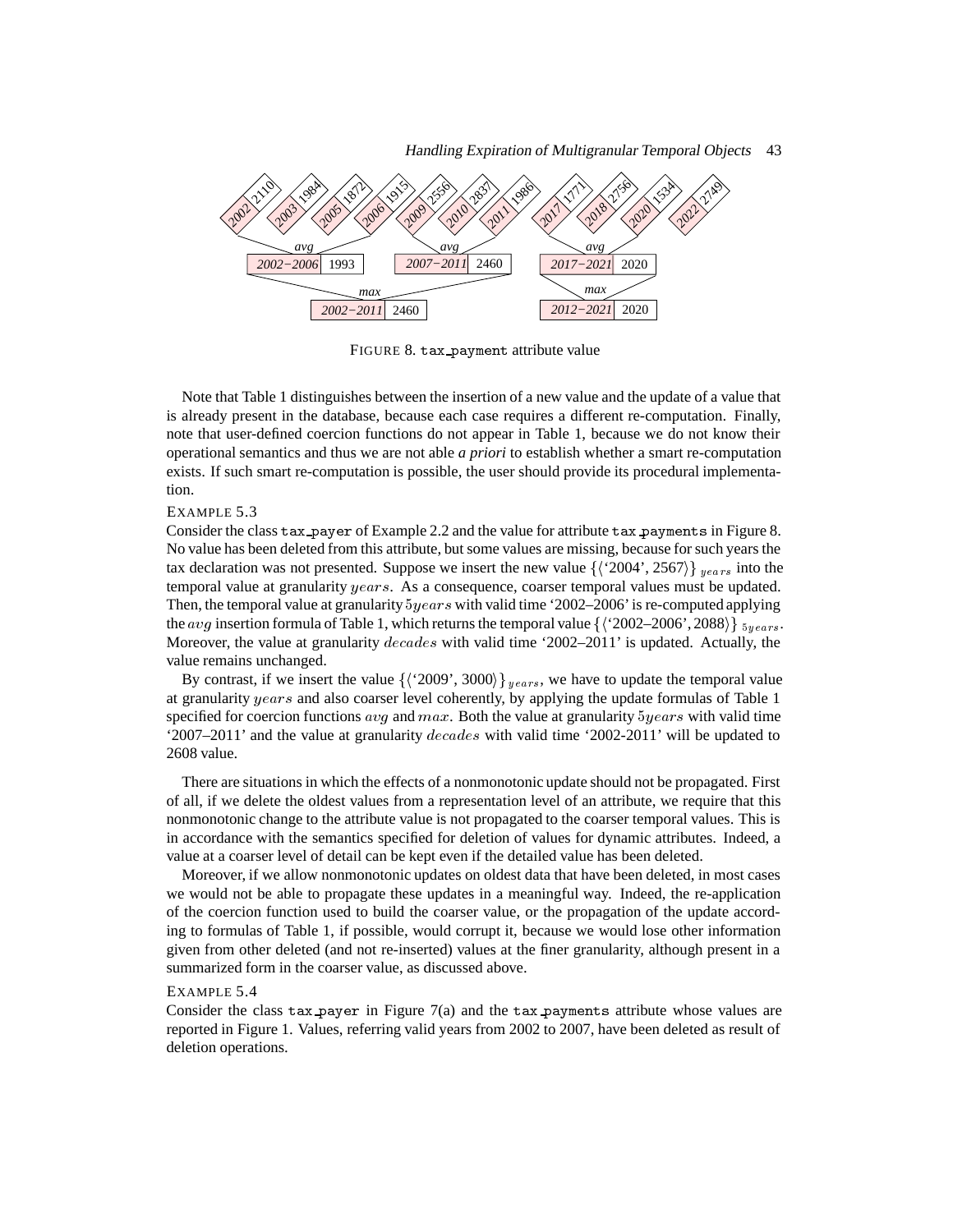Suppose now to insert the value  $\{(2002',2500)\}_{\text{years}}$ , that has been previously deleted. The propagation of this insertion to coarser levels results in a loss of information concerning years from 2003 to 2007. This is because, even if these values have been deleted from the temporal value at granularity  $years$ , they are still maintained, in a summarized form, at granularities  $5 years$  and  $decades$ . Indeed, the re-application of coercion functions  $avg$  and  $max$  should result in the updated temporal values  $\{\langle 2002–2006',2500\rangle ,\langle 2007–2011',2303\rangle\}$   $_{5years},$   $\{\langle 2002–2011',2500\rangle\}$   $_{decades},$  and these values are not semantically correct.

Note that the few cases in which we can correctly perform the update propagation according to Table 1, are those in which we know at least what the value is, at finer level, to update. If this value has been deleted, the propagation is not possible any longer. Therefore, in  $T$  ODMGe model nonmonotonic updates to values that have already been deleted are not allowed.

In the current version of the model *nonmonotonic updates for dynamic attributes are allowed also for values that are older than the evolution starting time at the base granularity level, and more recent than the update border*. With *update border* we denote a temporal bound that allows us to suspend the execution of deletions for a dynamic attribute until all nonmonotonic updates have been performed. When we are sure that no further nonmonotonic updates need to be performed for data referring to a particular temporal interval, we can set the update border to the greatest bound of this interval. Actually, the update border is not a time instant, rather it is a granule at the base granularity of the attribute.

#### EXAMPLE 5.5

Consider the class  $\text{tax\_\_p}$  in Figure 7(a). Suppose to set the update border for this attribute to granule '2001'. Then, we insert values for this attribute for years from 2003 to 2011, performing evolutions as described in Example 5.2, but not deletions of oldest values of granularity  $years$ . Then, suppose we perform the update of value with valid time '2002' of Example 5.4, followed by the update propagation to coarser levels that results in the temporal values  $\{\langle 2002-2006, 2168 \rangle, \langle 2007-$ 2011', 2303)  $\frac{1}{2}$   $\frac{1}{2}$   $\frac{2002-2011'}{2303}$   $\frac{1}{2}$   $\frac{1}{2}$   $\frac{1}{2}$  Finally, we can set update border to granule  $2007$ . Then, the suspended deletions from temporal value at granularity *years* of values from year 2002 until 2007 can be performed, without further propagations to coarser levels. Differently from Example 5.4, coarser levels maintain correctly updated information relative to years from 2002 until 2007, although in a summarized form.

Since the update border depends on the semantics of data and on the way they are inserted in the database, it is usually set referring to each particular attribute, by the user of the database having the knowledge to decide when no further nonmonotonic updates to each attribute will be performed.

The update border can also be incremented when a reduction of the database size is needed. To achieve the maximum database compression, the attribute update borders for all the objects in the database can be updated, possibly to the same instant. Such an operation must be considered with great care, since it implies that for all the dynamic attributes no further updates to data that precede the update border will be allowed by the system. Moreover, the update border must not be greater than the maximum starting time of the dynamic attribute in the database, in order to maintain the possibility of updating recent data that have not yet evolved.

## *5.3 Semantics of dynamic attribute updates*

In this section we formalize the semantics of update operations for dynamic attributes. To explain how such an update is performed, we refer to Figure 9, in which we sketch the possible relationships between the evolution starting time of the base granularity level of a dynamic attribute and its update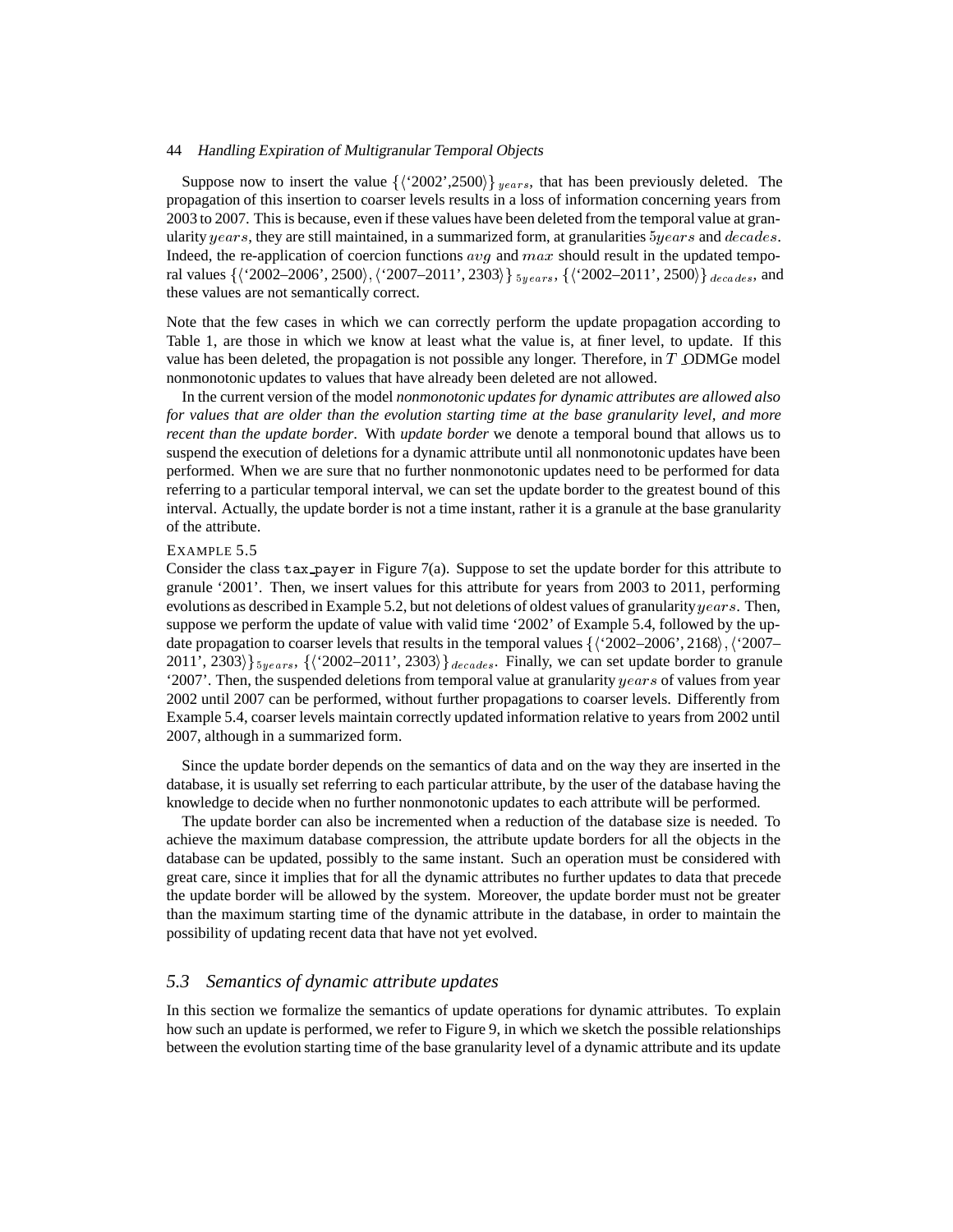

FIGURE 9. Relationships between starting time and update border of a dynamic attribute

border, with starting time that follows the update border. Note that the update border could be set to be more recent than starting time. Actually, we do not consider this case in the following discussion, because it is not really meaningful. Indeed, setting the update border before the starting time simply does not allow one to perform nonmonotonic updates to values for which no evolution has been performed yet, and these kinds of updates are not problematic at all, since they do not require recomputing of existing aggregations.

These time references partition data of a dynamic attribute into three groups. The first group includes data, older than or as old as the update border time, that are potentially deleted and for which some evolutions have already been performed. The second group includes data, more recent than the update border but older than the starting time, for which some granularity evolution have already been performed. Finally, the third group includes data whose valid time is more recent than or as recent as the starting time, that are represented only at the base attribute granularity, because no evolution has been performed yet for them.

When we update a value of a dynamic attribute, we specify its valid time by means of a granule of the base granularity. If the valid time of the updated value is older than the update border specified for the attribute, it is not allowed. By contrast, if the valid time of the updated value is more recent than the update border, the update is correct and then performed. In particular, if the valid time of the updated value falls in the temporal interval  $\vert update\ border$ , starting time[, <sup>15</sup> the update is an update of a value already present in the database or an insertion of a new value that needs to be propagated to attribute coarser levels. Thus, the update is performed according to the semantics of  $T_{\rm \bullet}$  ODMG updates for temporal value, that is the value is simply updated or inserted into the temporal value at the base granularity, checking that it does not exceed the lifespan bounds of the object to which the attribute belongs. Then, the effects of this update are propagated to coarser levels according to the formulas of Table 1, or by re-applying coercion functions to the appropriate finer temporal value restrictions. If the valid time of the updated value falls in the temporal interval [starting]  $time, +\infty$ , the update surely refers to a value for which no evolutions have been performed yet, so it does not need to be propagated to any coarser level. After performing the update as in the previous case, we should determine if new expiration operations must be executed. To perform this check, we must consider the temporal interval bounded by the evolution and deletion starting times of the base granularity and the update valid time, to establish whether their duration include some expiration frequency, for expiration specified for this detail level. Then, if it is so, we must perform the expiration operations according to what we said in previous sections. In particular, values that can be deleted are only those whose valid times are older than update border. If some expiration has been performed, the corresponding starting time must be updated. In Figure 10(a) we report the operational semantics of update operation of dynamic attributes in pseudo code. In Figure 10(b) we also report the signatures of the various procedures used to specify the update semantics. In Figure 10(a) upd border represents the attribute update border; evolution st and deletion st are the evolution and deletion starting times, respectively, of the temporal value at the base granularity;

<sup>&</sup>lt;sup>15</sup>The open square brackets highlight that the bounds of the interval are not included in the interval itself.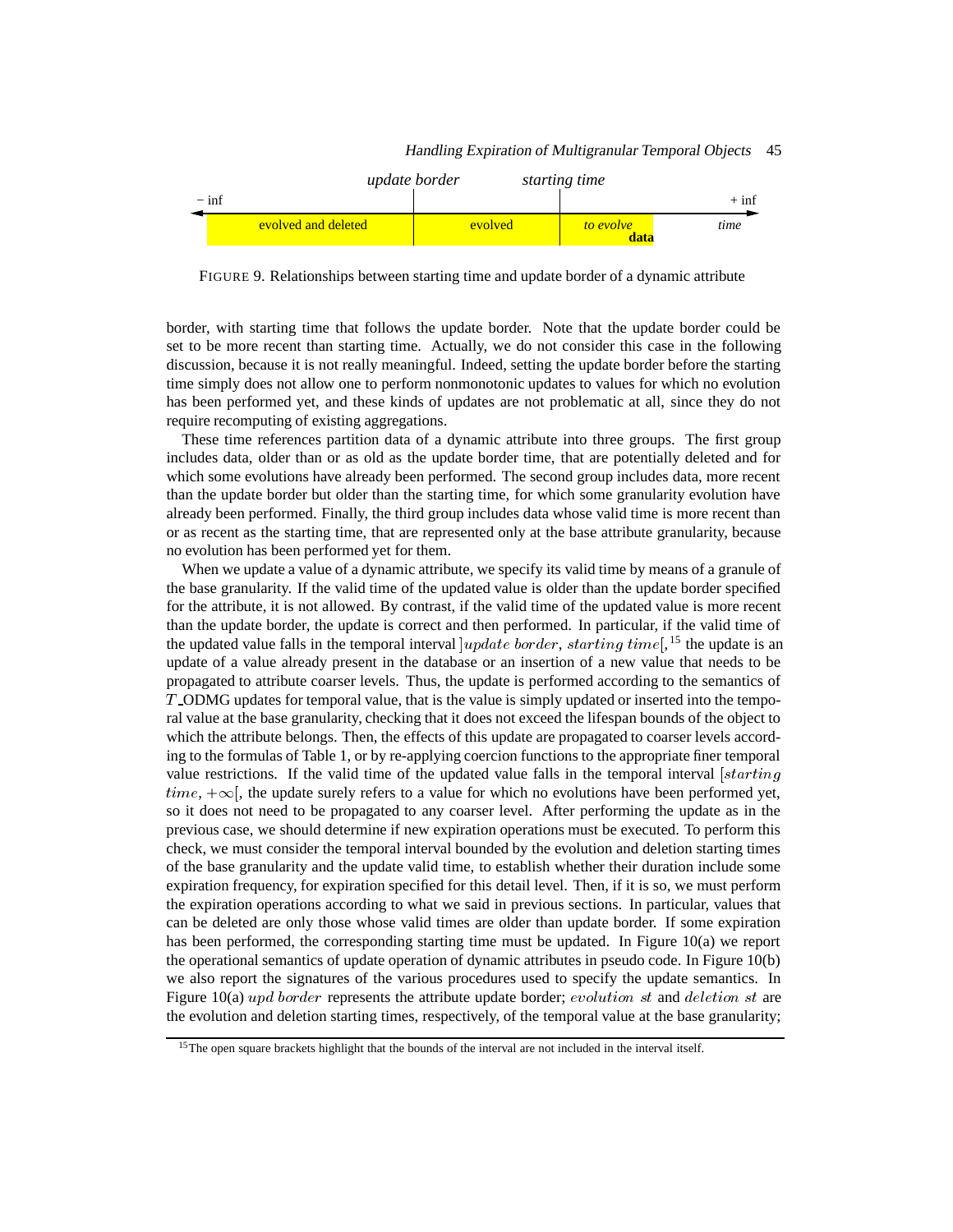

FIGURE 10. (a)Operational semantics of dynamic attribute updates. (b) Procedure signatures

 $vitime<sub>v</sub>$  is the valid time of the updated value; and v is the new value with valid time  $vitime<sub>v</sub>$ .

# *5.4 Value deletion and object consistency*

Value deletion can result apparently in instances that are not consistent according to Definition 2.5. If we delete values that have been involved in a granularity evolution, the intuitive requirement that the coarser temporal value is obtained simply by applying the corresponding coercion function to the immediately finer temporal value does not hold anymore. Actually, as we stressed before, if we requires that such a condition be satisfied for each state of a dynamic attribute, we do not obtain the correct semantics of value deletion that we want to achieve. Therefore Definition 2.5 does not impose any conditions on data that do not belong to the object state. Note that the case in which a value has never been inserted into the database, also not handled by Definition 2.5, is different from the case in which the same value has been deleted. In this case the consistency condition is verified anyway. As discussed in Section 5.1, we construct the coarser representation levels respecting the intuitive consistency condition that each level is obtained from the finer one through the application of the correct coercion function. In the same way, as discussed in the previous Section 5.3, we propagate the effects of updates to such data correctly. This is pointed out by the following Example.

## EXAMPLE 5.6

Consider the class  $\tanctan x$  payer of Example 2.2 and the attribute value for attribute  $\tan x$  payments in Figure 8. Note that coarser levels are consistent with the application of coercion functions  $avg$  and  $max$  to the finer levels. Coarser attribute values were correctly constructed respecting the expiration process described in Section 5.1. Then, object consistency is achieved although the attribute value does not meet the conditions of Definition 2.5.

# **6 Related work**

In this paper we address the problem of granularity evolution of temporal attributes and of deleting oldest portions of temporal values. Conditions for expiration are based on data age and specified in the schema, as they depend on data semantics. These two issues have never been addressed together. Thus, in what follows, we briefly review the work that influenced our approach to data evolution and data expiration, separately. We remark, however, that our model differs from other approaches we refer to because the  $T_\text{-ODMGe}$  model is an object-oriented data model, rather than a relational model.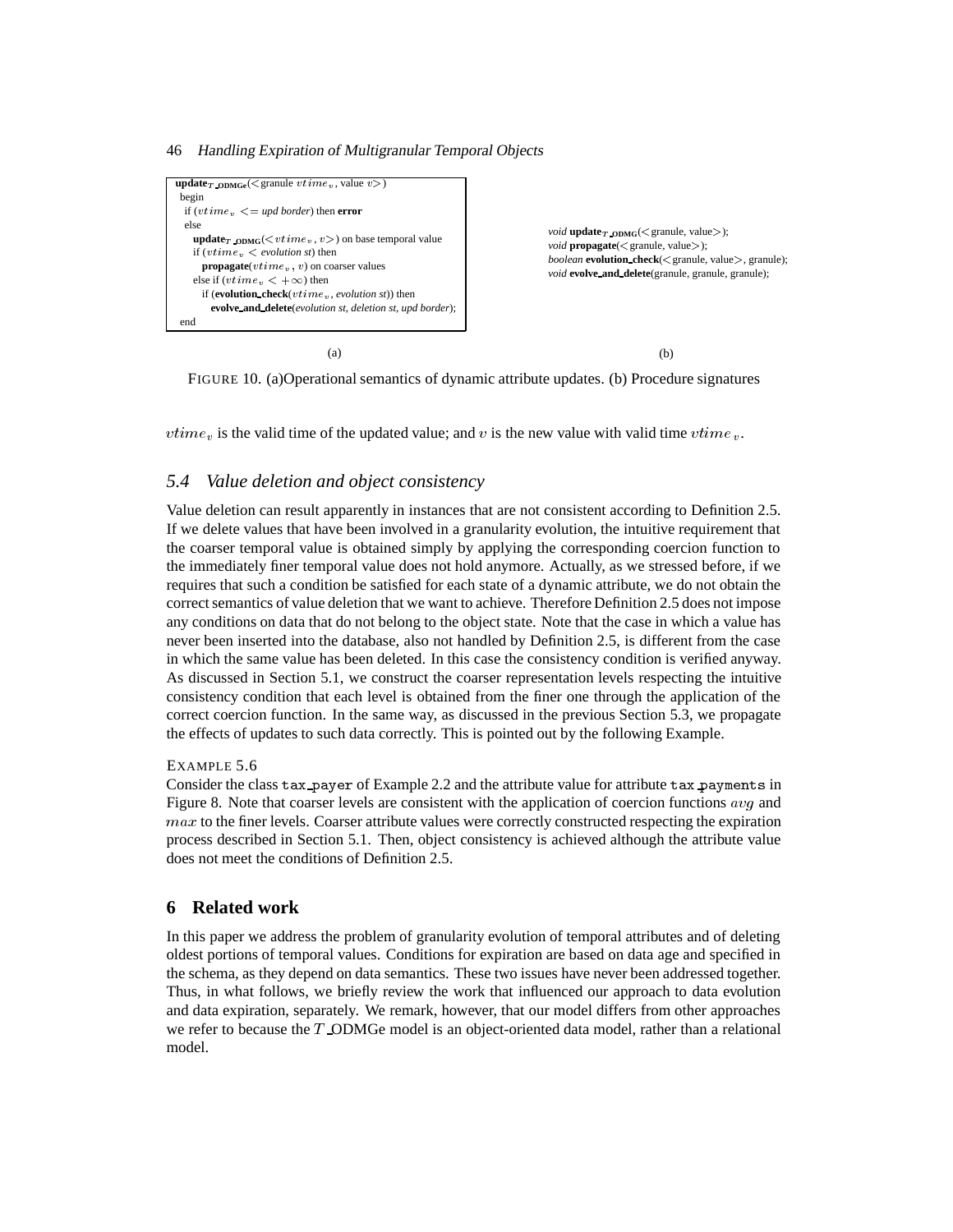# *6.1 Evolution*

The issue we deal with in this paper has some similarities with the work developed in the area of data warehousing for materialized and persistent views [7, 12, 13, 18]. An important difference, however, is that those approaches only allow one level of aggregation: relying on the granularity of detailed values, only one level of aggregation is specified, i.e. a view is materialized from basic relations. By contrast, our approach allows the evolution of object attributes at increasing coarser levels of detail. Each evolution is computed by applying a coercion function on an attribute temporal value, and the result obtained is a temporal value at a coarser granularity and can be used by another coercion function to define another value at a coarser level of detail. Note, moreover, that we do not consider only aggregation when moving to coarser levels, rather also selective or user-defined coercion functions can be used. Moreover, [7, 12, 13, 18] consider transactional time as reference time dimension, whereas we consider valid time. The most relevant difference, however, is that in the data warehousing approaches, aggregation is applied to the whole set of values, disregarding whether they are recent or not.

The age of data are, by contrast, explicitly considered in [20, 21], which, in turn, rely on the Chronicle Model [14]. In those approaches the concept of materialized *temporal views* is introduced. By relying on a materialized views concept, updates on source data are automatically propagated to materialized views. Moreover, temporal windows that slide as time advances and update to materialized views are considered. Materialized views are specified as queries that can involve an arbitrary number of relations and attributes and determine aggregated values. In our model, by contrast, we evolve at a coarser level the value of a single attribute, thus, we have a different time window for each attribute of each object, instead of one for each class. Moreover, our model supports different time granularities and multiple levels of aggregation, while in [20, 21] a single time granularity and only one level of aggregation are considered. Finally, as we discussed in detail in Section 5, our notion of time expiration does not refer to a specified amount of time (e.g. 24 hours for a day), rather to the end of a granule of the specified granularity. Thus, when we say that detailed data are kept for one day, this means that they are aggregated when the first data referring to a new day are inserted. Under the sliding window approach of [20, 21] this means, by contrast, that in the middle of a day the detailed values of the last 24 hours are kept.

These differences have been weakened in [22], which rely on the approach presented in [20, 21], in which the *SB-Tree* indexing structure is proposed with several variations, to improve time response to queries that involve temporal aggregates. In particular, the time window approach that considers aggregates computed with respect to a fixed temporal window that slides over time, allows one to build, for the same attribute, several indexes, each one referring to a specific time window, that is, in turn, a granularity, and to a specific aggregate (sum, count, average, minimum and maximum aggregates are considered). However, the notion of granularity is still different from the one we use in our approach. The attribute values in [22] are timestamped at the same granularity for the whole database, and aggregates at different granularities are computed considering timestamp sets, without taking into account any semantics aspects related to sets of different cardinality (i.e. different granularities), then allowing one to compare these sets only in a punctual way (instant by instant). Moreover, the aggregates are computed referring to the entire set of values an attribute takes in a relational table, and not to a single attribute value or set of timestamps.

The indexing structure proposed in [22] has been extended in [23], which, together with the extension proposed in [24], addresses the same problem we deal with, and the solution of aggregated indexing proposed basically relies on the same idea we describe in this paper: older data are stored using granularities coaser than those used for recent data. With respect to our work, this approach is datawarehouse oriented, focusing on relational data and dealing with temporal granularities as a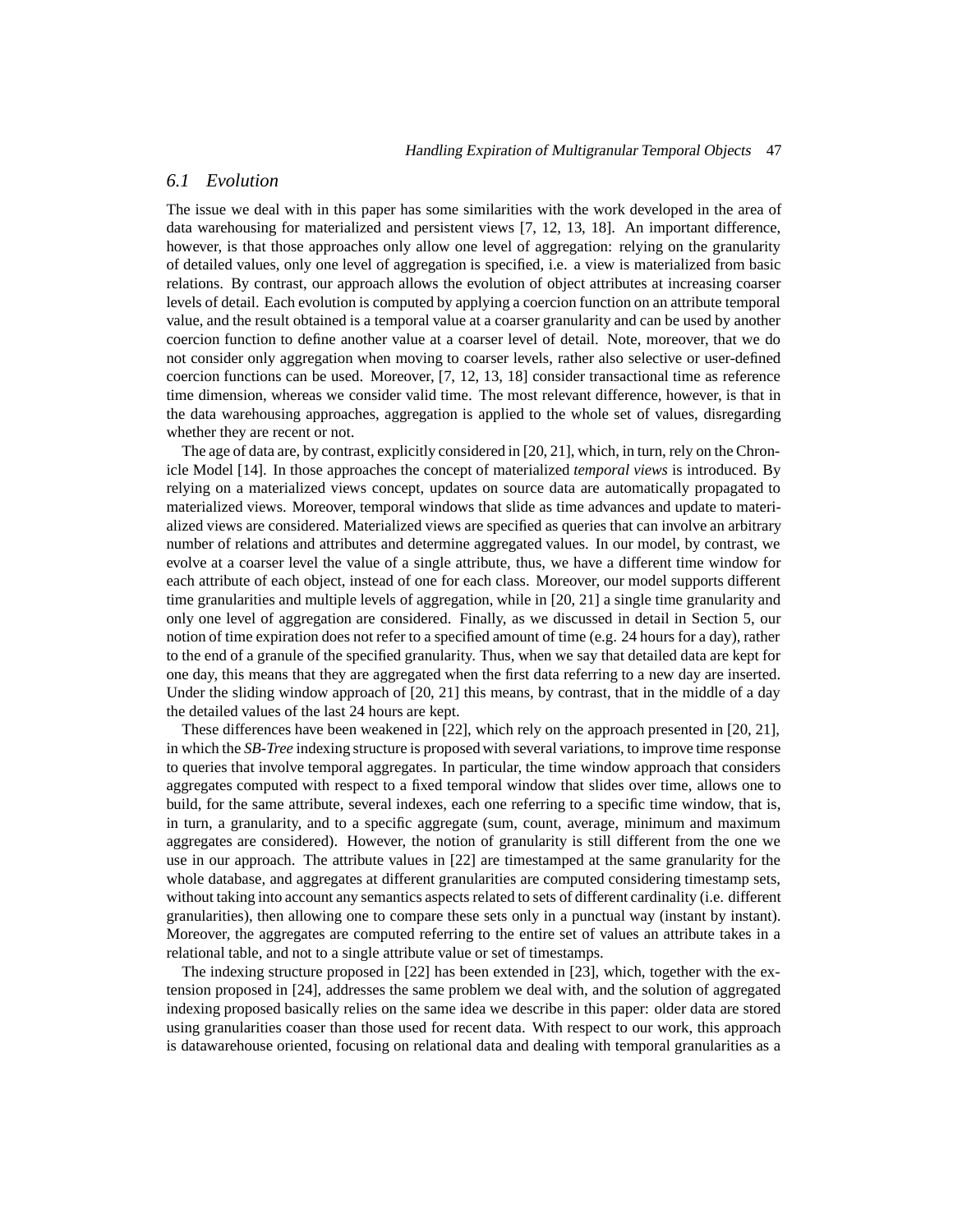datawarehouse conceptual hierachy. Finally, the indexing approach discussed in [24] involves only aggregations (in particularly sum, but the approach is easily extensible to count and average aggregation), and, in particular, all levels of detail are compressed using the same aggregation function. By contrast, our work relies on the standard notions of temporal granularity, as used by temporal database and reasoning communities, that considers granularities as data integrity constraints, and formalizes how different granularities are related to each other. We discuss different indexing forms, that is aggregated, selective and user defined indexing, and moreover different compression (i.e. coercion) functions can be used in the same time to index an attribute value, allowing one to express different semantics (i.e. different queries).

## *6.2 Deletion*

The concept of *data expiration* was introduced in [11]. By relying on such a concept data can be removed (i.e. they *expire*) from the database without affecting related views. A similar approach was proposed for the time dimension in [19]. In [19] a technique is presented supporting automatic data deletion in a historical data warehouse and preserving, at the same time, answers to a known and fixed set of first-order queries. Also in this case, only deletions of detail data are considered. This approach assumes that conditions for data expiration are not declared in the schema, rather they are deduced from a given set of queries. Such an approach is adequate if no information is known at schema definition time. However, it is not exclusive with respect to our approach, rather it can complement ours, since conditions for data expiration can be deduced for those attributes for which they are not known at schema definition time. Finally, our work relies on the same formal basis as [6], in which the data semantics, expressed by semantic assumptions [4], is used to derive a minimal rapresentation of information with respect to different granularities, that reduce the database size.

# **7 Conclusions and future work**

In this paper we proposed  $T$  ODMGe, a multigranular temporal object-oriented data model supporting the possibility of evolving data at coarser granularities, and of deleting or moving oldest data to tertiary storage devices, based on declaration, in the database schema, of expiration conditions for *dynamic attributes*. This approach has been implemented in the prototype implementation of ODMGe that has been developed using ObjectStore PSEPro for Java.

We are currently extending the work presented in the paper in different directions. A first one is the possibility to allow different aggregations for the same data at the same granularity, that can also be used to optimize the computation of further aggregations at coarser levels.

One of the main limitations of the  $T$ -ODMGe model is that it deals with temporal attributes in isolation.<sup>16</sup> We are however extending the model with a general trigger language supporting attribute granularity evolution based on complex conditions, involving other attributes and other objects with conditions referring to the entire database. We are also interested in the integration of our approach, based on explicit declaration of evolution and deletion in the schema, with the derivation of expiration conditions based on the typical data usage. Such derived conditions could be used for those data for which no knowledge about data expiration is known at schema definition time.

Another important direction we are working on is the development of a bi-temporal data model. Finally, we are also investigating the problem of query evaluation in our multigranular model, as an

<sup>&</sup>lt;sup>16</sup>This is in accordance with the *nonhomogeneity* characteristic of the  $T_{\text{-}}$  ODMGe model.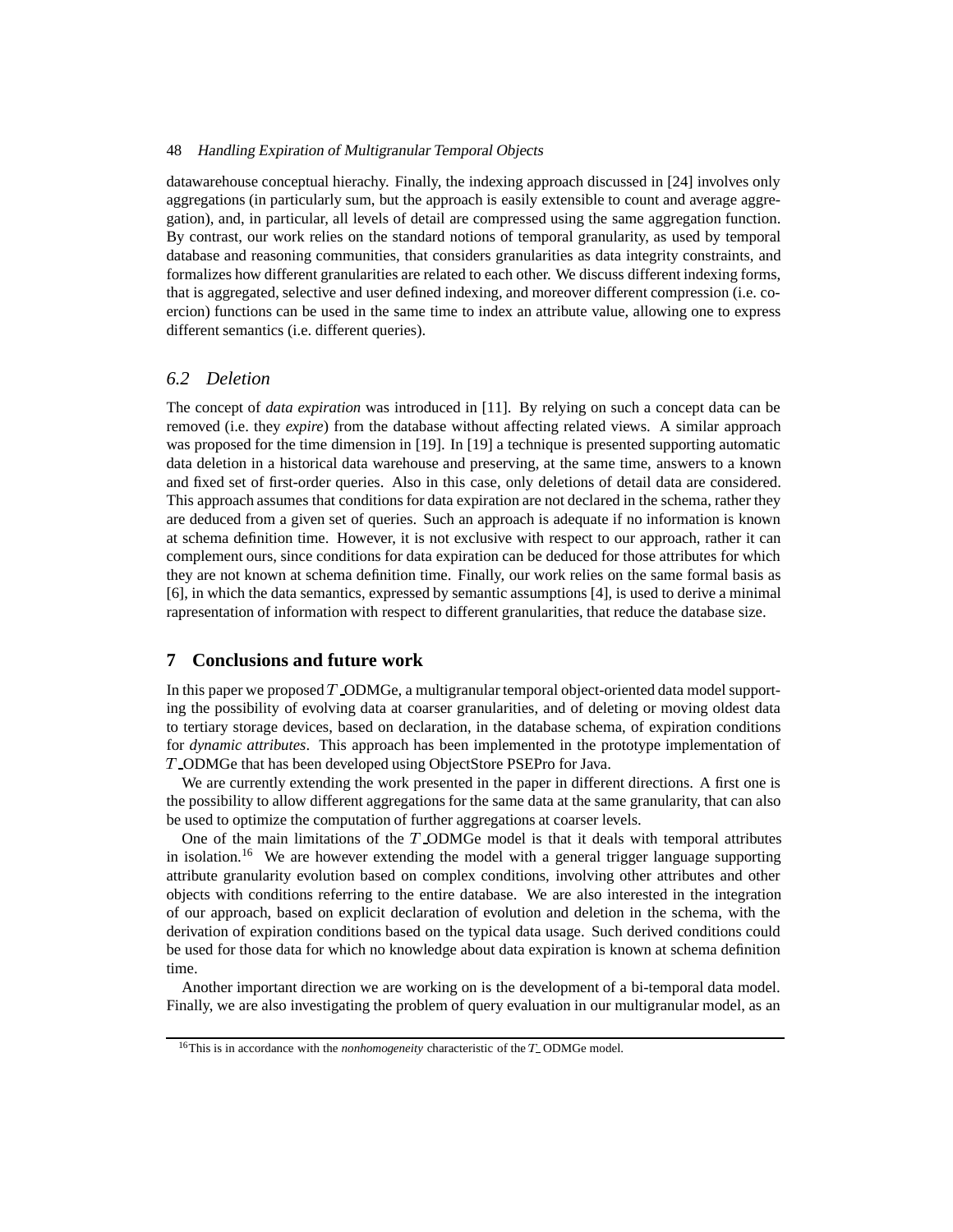extension to the query evaluation mechanisms proposed for  $T$  ODMG in [17, 1, 2].

## **Acknowledgements**

A preliminary version of this paper appeared in *Proceedings of the Ninth International Symposium on Temporal Representation and Reasoning*, 2002, with the title 'Evolution Specification of Multigranular Temporal Objects'.

# **References**

- [1] E. Bertino, E. Ferrari, G. Guerrini, and I. Merlo. Navigating through multiple temporal granularity objects. In *Proceedings of the Eighth International Symposium on Temporal Representation and Reasoning*, pp. 147–155, 2001.
- [2] E. Bertino, E. Ferrari, G. Guerrini, I. Merlo. T-ODMG: an ODMG compliant temporal object model supporting multiple granularity management. In *Information Systems Journal*, **28**, 885–927, 2003.
- [3] C. Bettini, C. Dyreson, W. Evans, R. Snodgrass, and X. Wang. A glossary of time granularity concepts. In *Proceedings of Temporal Databases: Research and Practice*, volume 1399 of *Lecture Notes in Computer Science*, pp. 406–413, Springer, 1998.
- [4] C. Bettini, X.S Wang, and S. Jajodia. Temporal semantic assumptions and their use in databases. In *IEEE Transactions on Knowledge and Data Engineering*, **10**, 277–296, 1998.
- [5] C. Bettini, S. Jajodia, and X. Wang. *Time Granularities in Databases, Data Mining, and Temporal Reasoning*. Springer-Verlag, 2000.
- [6] C. Bettini. Semantic compression of temporal data. In *Proceedings of the Second International Conference on Web-age Information Management*, volume 2118 of *Lecture Notes in Computer Science*, pp. 267–278. Springer, 2001.
- [7] J. Blakeley, P. Larson, and F. Tompa. Efficiently updating materialized views. In *Proceedings of Special Interest Group on Management Of Data Conference*, pp. 61–71, 1986.
- [8] E. Camossi, E. Bertino, G. Guerrini, and M. Mesiti. Evolution specification of multigranular temporal objects. In *Proceedings of the Ninth International Workshop on Temporal Representation and Reasoning*, pp. 78–85, 2002.
- [9] R. Cattel, D. Barry, M. Berler, J. Eastman, D. Jordan, C. Russel, O. Schadow, T. Stanienda, and F. Velez. *The Object Database Standard: ODMG 3.0*. Morgan-Kaufmann, 1999.
- [10] S. Gadia. A homogeneous relational model and query languages for temporal databases. In *ACM Transactions On Database Systems*, **14**, 418–448, 1988.
- [11] H. Garcia-Molina, W. Labio, and J. Yang. Expiring data in a warehouse. In *Proceedings of the Twenty-fourth International Conference on Very Large Data Bases*, pp. 500–511, 1998.
- [12] A. Gupta and I. Mumick. Maintenance of materialized views: problems, techniques and applications. *IEEE Quarterly Bulletin on Data Engineering; Special Issue on Materialized Views and Data Warehousing*, **18**, 3–18, 1995.
- [13] N. Huyn. Efficient view self-maintenance. Technical Report, Stanford University, 1996.
- [14] H. Jagadish, I. Mumick, and A. Silberschatz. View maintenance issues for the chronicle data model. In *Proceedings of the Fourteenth ACM Symposium on Principles of Database Systems*, pp. 113–124, 1995.
- [15] C. Jensen and C. Dyreson. The consensus glossary of temporal database concepts. In *Proceedings of Temporal Databases: Research and Practice*, volume 1399 of *Lecture Notes in Computer Science*, pp. 366–405, Springer, 1998.
- [16] I. Merlo. *Extending the ODMG Object Model with Temporal and Active Capabilities*. PhD thesis, Università di Genova, 2001.
- [17] I. Merlo, E. Bertino, E. Ferrari, S. Gadia, and G. Guerrini. Querying multiple temporal granularity data. In *Proceedings of the Seventh International Workshop on Temporal Representation and Reasoning*, pp. 103–114, 2000.
- [18] D. Srivastava, S. Dar, H. Jagadish, and A. Levy. Answering queries with aggregation using views. In *Proceedings of the Twenty-second International Conference on Very Large Data Bases*, pp. 318–329, 1996.
- [19] D. Toman. Expiration of historical databases (extended abstract). In *Proceedings of the Eighth International Symposium on Temporal Representation and Reasoning*, 2001.
- [20] J. Yang and J. Widom. Maintaining temporal views over non-temporal information sources for data warehousing. In *Proceedings of the Sixth International Conference on Extending Database Technology*, pp. 389–403, 1998.
- [21] J. Yang and J. Widom. Temporal view self-maintenance. In *Proceedings of the Seventh International Conference on Extending Database Technology*, pp. 395–412, 2000.